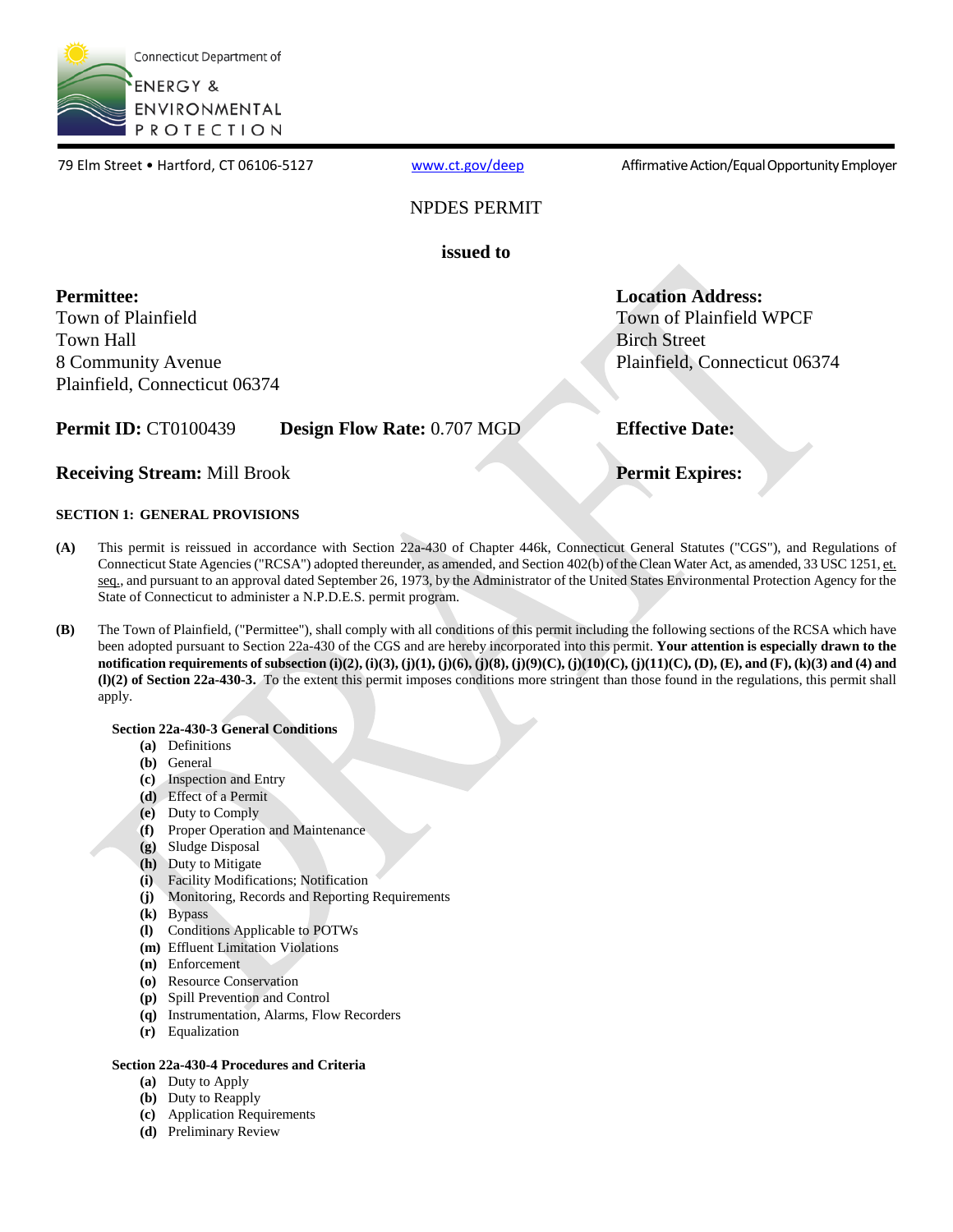- **(e)** Tentative Determination
- **(f)** Draft Permits, Fact Sheets
- **(g)** Public Notice, Notice of Hearing
- **(h)** Public Comments
- **(i)** Final Determination
- **(j)** Public Hearings
- **(k)** Submission of Plans and Specifications. Approval.
- **(l)** Establishing Effluent Limitations and Conditions
- **(m)** Case-by-Case Determinations
- **(n)** Permit Issuance or Renewal
- **(o)** Permit or Application Transfer
- **(p)** Permit Revocation, Denial or Modification
- **(q)** Variances
- **(r)** Secondary Treatment Requirements
- **(s)** Treatment Requirements
- **(t)** Discharges to POTWs Prohibitions
- Violations of any of the terms, conditions, or limitations contained in this permit may subject the Permittee to enforcement action including, but **(C)** not limited to, seeking penalties, injunctions and/or forfeitures pursuant to applicable sections of the CGS and RCSA.
- **(D)** Any false statement in any information submitted pursuant to this Section of the permit may be punishable as a criminal offense under Section 22a-438 or 22a-131a of the CGS or in accordance with Section 22a-6, under Section 53a-157b of the CGS.
- **(E)** The Permittee shall comply with Section 22a-416-1 through Section 22a-416-10 of the RCSA concerning operator certification.
- No provision of this permit and no action or inaction by the Commissioner shall be construed to constitute an assurance by the Commissioner that **(F)** the actions taken by the Permittee pursuant to this permit will result in compliance or prevent or abate pollution.
- **(G)** Nothing in this permit shall relieve the Permittee of other obligations under applicable federal, state and local law.
- An annual fee shall be paid for each year this permit is in effect as set forth in Section 22a-430-7 of the RCSA. As of October 1, 2009 the annual **(H)** fee is \$1722.50.

# **SECTION 2: DEFINITIONS**

- **(A)** The definitions of the terms used in this permit shall be the same as the definitions contained in Section 22a-423 of the CGS and Section 22a-430-3(a) and 22a-430-6 of the RCSA, except for **"**Composite**"** and **"**No Observable Acute Effect Level (NOAEL)**"** which are redefined below.
- **(B)**  In addition to the above, the following definitions shall apply to this permit:

**"------"** in the limits column on the monitoring tables in Attachment 1 means a limit is not specified but a value must be reported on the DMR, MOR, and/or the ATMR.

**"Annual"** in the context of any sampling frequency, shall mean the sample must be collected in the months of July, August or September.

**"Average Monthly Limit"** means the maximum allowable "Average Monthly Concentration" as defined in Section 22a-430-3(a) of the RCSA when expressed as a concentration (e.g. mg/l); otherwise, it means "Average Monthly Discharge Limitation" as defined in Section 22a-430-3(a) of the RCSA.

**"Bi-Weekly"** in the context of any sampling frequency, shall mean once every two weeks.

**"Composite"** or **"(C)"** means a sample consisting of a minimum of eight aliquot samples collected at equal intervals of no less than 30 minutes and no more than 60 minutes and combined proportionally to flow over the sampling period provided that during the sampling period the peak hourly flow is experienced.

**"Critical Test Concentration"** or **"(CTC)"** means the specified effluent dilution at which the Permittee is to conduct a single-concentration Aquatic Toxicity Test.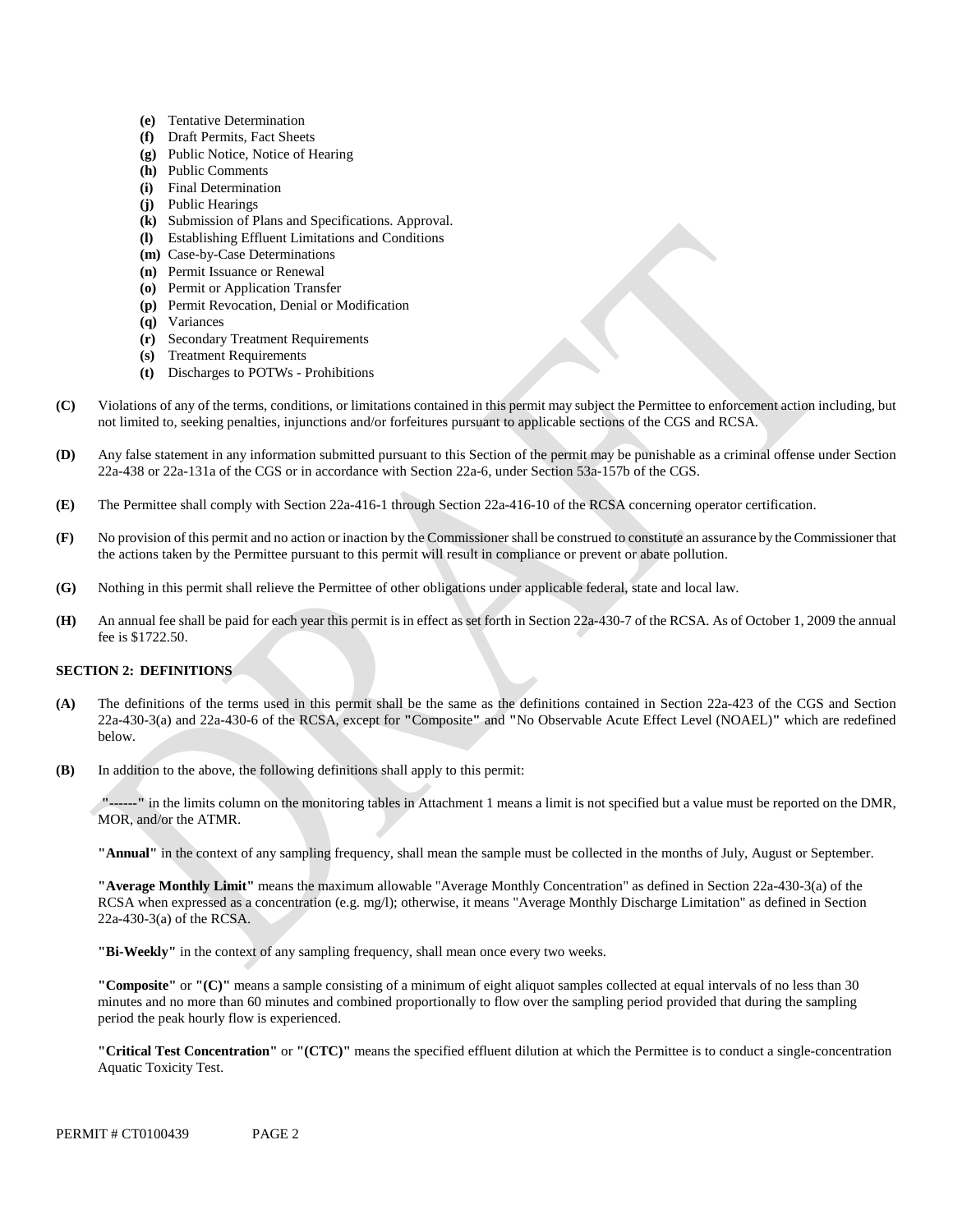**"Daily Composite"** or **"(DC)"** means a composite sample taken over a full operating day consisting of grab samples collected at equal intervals of no more than sixty (60) minutes and combined proportionally to flow; or, a composite sample continuously collected over a full operating day proportionally to flow.

**"Daily Concentration"** means the concentration of a substance as measured in a daily composite sample, or, arithmetic average of all grab sample results defining a grab sample average.

**"Daily Quantity"** means the quantity of waste discharged during an operating day.

**"Geometric Mean"** is the **"**n**"**th root of the product of **"**n**"** observations.

**"Infiltration"** means water other than wastewater that enters a sewer system (including sewer system and foundation drains) from the ground through such means as defective pipes, pipe joints, connections, or manholes. Infiltration does not include, and is distinguished from, inflow.

 is distinguished from, infiltration. **"Inflow"** means water other than wastewater that enters a sewer system (including sewer service connections) from sources such as, but not limited to, roof leaders, cellar drains, yard drains, area drains, drains from springs and swampy areas, cross connections between storm sewers and sanitary sewers, catch basins, cooling towers, storm waters, surface runoff, street wash waters, or drainage. Inflow does not include, and

**"Instantaneous Limit"** means the highest allowable concentration of a substance as measured by a grab sample, or the highest allowable measurement of a parameter as obtained through instantaneous monitoring.

**"In-stream Waste Concentration"** or **"(IWC)"** means the concentration of a discharge in the receiving water after mixing has occurred in the allocated zone of influence.

**"MGD"** means million gallons per day.

**"Maximum Daily Limit"** means the maximum allowable "Daily Concentration" (defined above) when expressed as a concentration (e.g. mg/l), otherwise, it means the maximum allowable "Daily Quantity" as defined above, unless it is expressed as a flow quantity. If expressed as a flow quantity it means **"**Maximum Daily Flow**"** as defined in Section 22a-430-3(a) of the RCSA.

**"Monthly Minimum Removal Efficiency"** means the minimum reduction in the pollutant parameter specified when the effluent average monthly concentration for that parameter is compared to the influent average monthly concentration.

**"NA"** as a Monitoring Table abbreviation means **"**not applicable**"**.

**"NR"** as a Monitoring Table abbreviation means **"**not required**"**.

**"No Observable Acute Effect Level"** or **"(NOAEL)"** means any concentration equal to or less than the critical test concentration in a single concentration (pass/fail) toxicity test, conducted pursuant to Section 22a-430-3(j)(7)(A)(i) of the RCSA, demonstrating 90% or greater survival of test organisms at the CTC.

**"Quarterly"** in the context of any sampling frequency, shall mean sampling is required in the months of January, April, July, and October.

**"Range During Sampling"** or **"(RDS)"** as a sample type means the maximum and minimum of all values recorded as a result of analyzing each grab sample of; 1) a Composite Sample, or, 2) a Grab Sample Average. For those Permittee with pH meters that provide continuous monitoring and recording, Range During Sampling means the maximum and minimum readings recorded with the continuous monitoring device during the Composite or Grab Sample Average sample collection.

**"Range During Month"** or **"(RDM)"** as a sample type means the lowest and the highest values of all of the monitoring data for the reporting month.

 collection system tributary to the treatment works including non-excessive inflow/infiltration sources.**"Sanitary Sewage"** means wastewaters from residential, commercial and industrial sources introduced by direct connection to the sewerage

**"Semi-Annual"** in the context of any sampling frequency, shall mean the sample must be collected in the months of January and July.

**"Twice per Month"** in the context of any sampling frequency, mean two samples per calendar month collected no less than 12 days apart.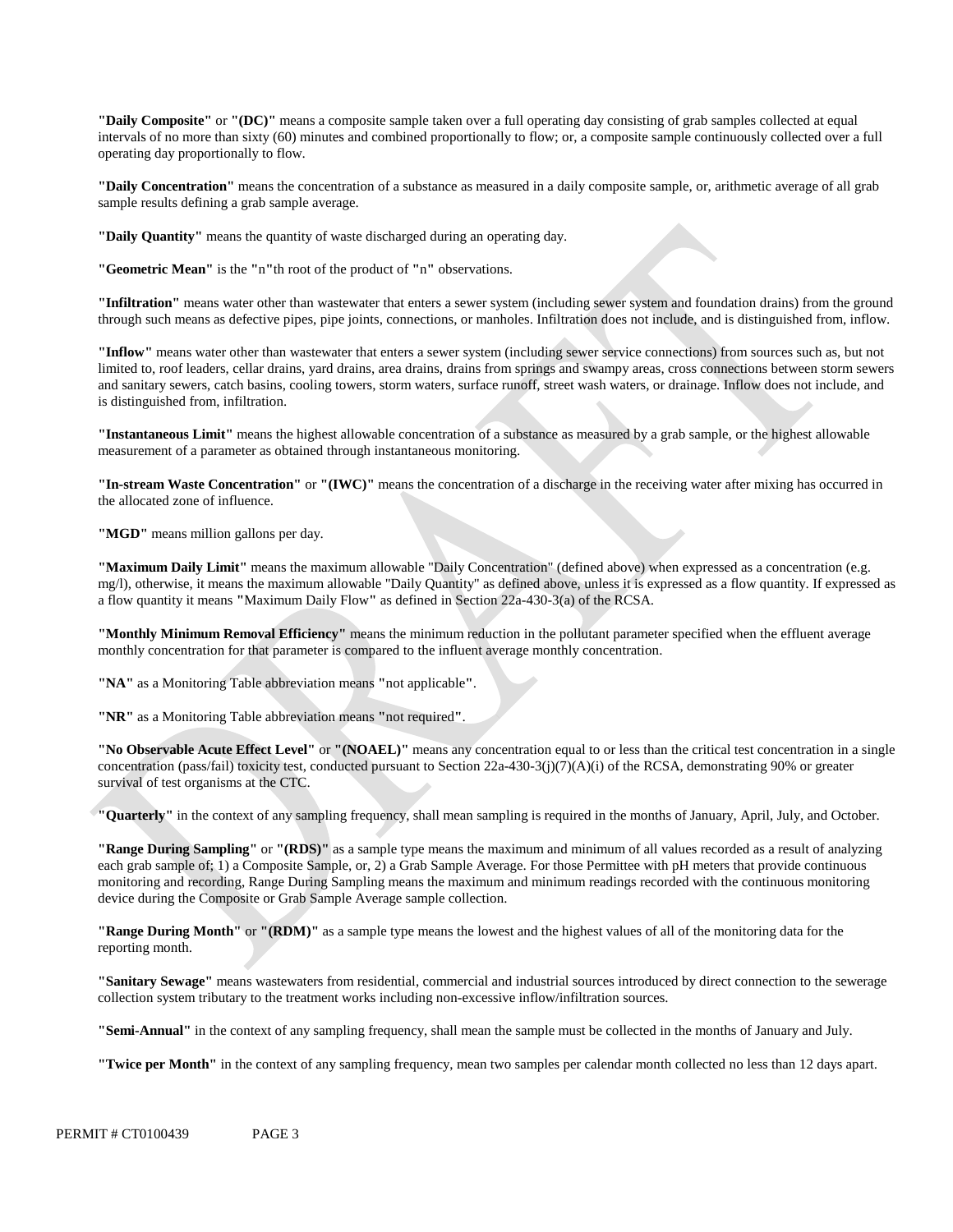**"ug/l"** means micrograms per liter

**"Work Day"** in the context of a sampling frequency means, Monday through Friday excluding holidays.

#### **SECTION 3: COMMISSIONER'S DECISION**

- existing system to treat the discharge will protect the waters of the state from pollution. The Commissioner's decision is based on application **(A)** The Commissioner of Energy and Environmental Protection ("Commissioner") has issued a final decision and found continuance of the application.  $(A)$ #201701508 for permit reissuance received on February 10, 2017 and the administrative record established in the processing of that
- **(B)**  associated with, this permit. The Commissioner hereby authorizes the Permittee to discharge in accordance with the provisions of this permit, the above referenced application, and all approvals issued by the Commissioner or his authorized agent for the discharges and/or activities authorized by, or
- **(C)** The Commissioner reserves the right to make appropriate revisions to the permit, if required after Public Notice, in order to establish any appropriate effluent limitations, schedules of compliance, or other provisions which may be authorized under the Federal Clean Water Act or the CGS or regulations adopted thereunder, as amended. The permit as modified or renewed under this paragraph may also contain any other requirements of the Federal Clean Water Act or CGS or regulations adopted thereunder which are then applicable.

#### **SECTION 4: GENERAL LIMITATIONS AND OTHER CONDITIONS**

- **(A)** The Permittee shall not accept any new sources of non-domestic wastewater conveyed to its POTW through its sanitary sewerage system or by any means other than its sanitary sewage system unless the generator of such wastewater; (a) is authorized by a permit issued by the Commissioner under Section 22a-430 CGS (individual permit), or, (b) is authorized under Section 22a-430b (general permit), or, (c) has been issued an emergency or temporary authorization by the Commissioner under Section 22a-6k. All such non-domestic wastewaters shall be processed by the POTW via receiving facilities at a location and in a manner prescribed by the Permittee which are designed to contain and control any unplanned releases.
- **(B)** No new discharge of domestic sewage from a single source to the POTW in excess of 35,350 gallons per day shall be allowed by the Permittee until the Permittee has notified in writing the Department of Energy and Environmental Protection, Municipal Wastewater Section of said new discharge.
- **(C)** The Permittee shall maintain a system of user charges based on actual use sufficient to operate and maintain the POTW (including the collection system) and replace critical components.
- **(D)** The Permittee shall maintain a sewer use ordinance that is consistent with the Model Sewer Ordinance for Connecticut Municipalities prepared by the Department of Energy and Environmental Protection. The Commissioner of Energy and Environmental Protection alone may authorize certain discharges which may not conform to the Model Sewer Ordinance.
- **(E)** No discharge from the permitted facility beyond any zone of influence shall contain or cause in the receiving stream a visible oil sheen, floating solids, visible discoloration, or foaming beyond that which may result from a discharge from a permitted facility and none exceeding levels necessary to maintain all designated uses.
- **(F)** No discharge from the permitted facility shall cause acute or chronic toxicity in the receiving water body beyond any Zone Of Influence (ZOI) specifically allocated to that discharge in this permit.
- **(G)** The Permittee shall maintain an alternate power source adequate to provide full operation of all pump stations in the sewerage collection system and to provide a minimum of primary treatment and disinfection at the water pollution control facility to insure that no discharge of untreated wastewater will occur during a failure of a primary power source.
- The average monthly effluent concentration shall not exceed 10% of the average monthly influent concentration for BOD<sub>5</sub> and Total **(H)** Suspended Solids for all daily composite samples taken in any calendar month.
- **(I)** Any new or increased amount of sanitary sewage discharge to the sewer system is prohibited where it will cause a dry weather overflow or exacerbate an existing dry weather overflow.
- **(J)** Sludge Conditions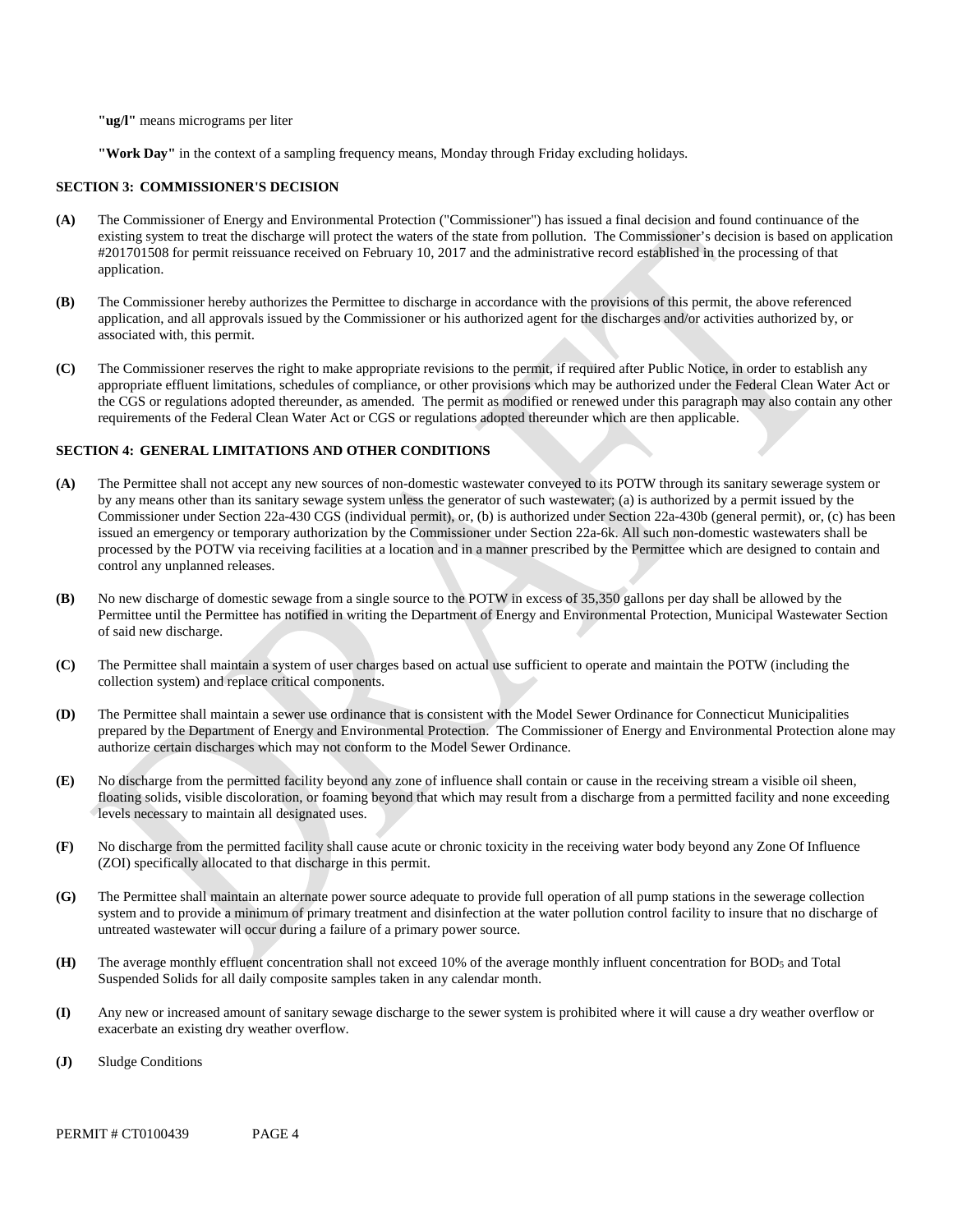- **(1)** The Permittee shall comply with all existing federal and state laws and regulations that apply to sewage sludge use and disposal practices, including but not limited to 40 CFR Part 503.
- **(2)** If an applicable management practice or numerical limitation for pollutants in sewage sludge more stringent than existing federal and state regulations is promulgated under Section 405(d) of the Clean Water Act (CWA), this permit shall be modified or revoked and reissued to conform to the promulgated regulations.
- **(3)** The Permittee shall give prior notice to the Commissioner of any change(s) planned in the Permittee' sludge use or disposal practice. A change in the Permittee' sludge use or disposal practice may be a cause for modification of the permit.
- **(4)** Testing for inorganic pollutants shall follow "Test Methods for Evaluating Solid Waste, Physical/Chemical Methods", EPA Publication SW-846 as updated and/or revised.
- **(K)** This permit becomes effective on the 1<sup>st</sup> day of the month following the date of signature of the Commissioner or designee.
- improvements. **(L)** When the arithmetic mean of the average daily flow from the POTW for the previous 180 days exceeds 90% of the design flow rate, the Permittee shall develop and submit within one year, for the review and approval of the Commissioner, a plan to accommodate future increases in flow to the plant. This plan shall include a schedule for completing any recommended improvements and a plan for financing the
- **(M)** When the arithmetic mean of the average daily BOD<sub>5</sub> or TSS loading into the POTW for the previous 180 days exceeds 90% of the design load rate, the Permittee shall develop and submit for the review and approval of the Commissioner within one year, a plan to accommodate future increases in load to the plant. This plan shall include a schedule for completing any recommended improvements and a plan for financing the improvements.
- **(N)** On or before July  $31<sup>st</sup>$  of each calendar year the main flow meter shall be calibrated by an independent contractor in accordance with the manufacturer's specifications. The actual record of the calibration shall be retained onsite and, upon request, the Permittee shall submit to the Commissioner a copy of that record.
- **(O)** The Permittee shall operate and maintain all processes as installed in accordance with the approved plans and specifications and as outlined in the associated operation and maintenance manual. This includes but is not limited to all preliminary treatment processes, primary treatment processes, recycle pumping processes, anaerobic treatment processes, anoxic treatment processes, aerobic treatment processes, flocculation processes, effluent filtration processes or any other processes necessary for the optimal removal of pollutants. The Permittee shall not bypass or fail to operate any of the aforementioned processes without the written approval of the Commissioner.
- **(P)** The temperature of any discharge shall not increase the temperature of the receiving stream above 85ºF, or, in any case, raise the normal temperature of the receiving stream more than 4ºF beyond the permitted zone of influence.

#### **SECTION 5: SPECIFIC EFFLUENT LIMITATIONS AND MONITORING REQUIREMENTS**

- restricted by, and shall be monitored in accordance with Tables A through F incorporated in this permit as Attachment 1. **(A)** The discharge(s) shall not exceed and shall otherwise conform to the specific terms and conditions listed in this permit. The discharge is
- in this permit as Attachment 2. **(B)** The Permittee shall monitor the performance of the treatment process in accordance with the Monthly Operating Report (MOR) incorporated

## **SECTION 6: SAMPLE COLLECTION, HANDLING and ANALYTICAL TECHNIQUES**

- **(A)** Chemical Analysis
	- **(1)** Chemical analyses to determine compliance with effluent limits and conditions established in this permit shall be performed using the methods approved pursuant to the Code of Federal Regulations, Part 136 of Title 40 (40 CFR 136) unless an alternative method has been approved in writing pursuant to 40 CFR 136.4 or as provided in Section 22a-430-3-(j)(7) of the RCSA. Chemicals which do not have methods of analysis defined in 40 CFR 136 or the RCSA shall be analyzed in accordance with methods specified in this permit.
	- **(2)** All metals analyses identified in this permit shall refer to analyses for Total Recoverable Metal, as defined in 40 CFR 136 unless otherwise specified.
	- **(3)** Grab samples shall be taken during the period of the day when the peak hourly flow is normally experienced.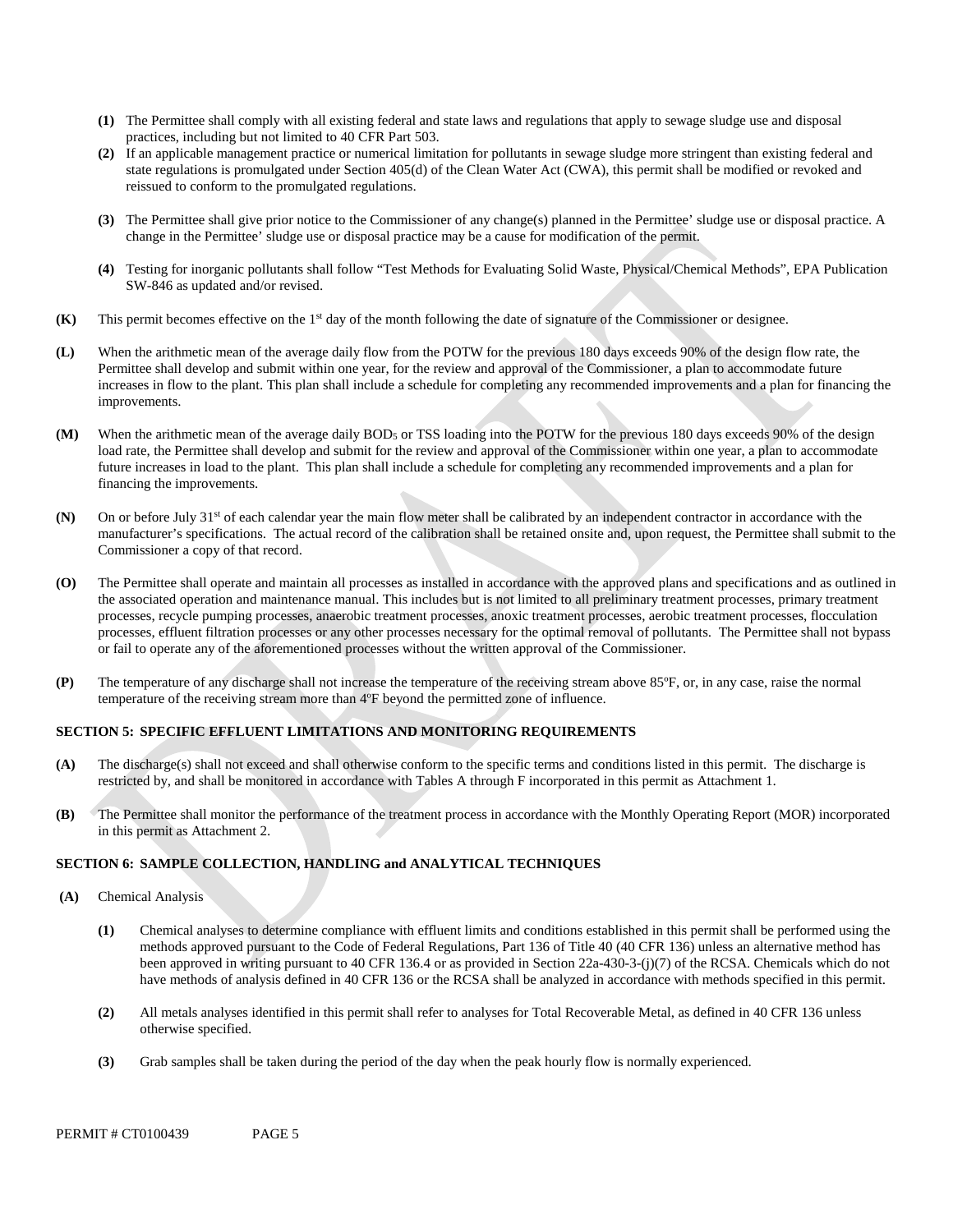- $(4)$ Samples collected for bacteriological examination shall be collected between the hours of 11 a.m. and 3 p.m. or at that time of day when the peak hourly flow is normally experienced. A chlorine residual sample must be taken at the same time and the results recorded.
- **(5)** The Minimum Levels specified below represent the concentrations at which quantification must be achieved and verified during the chemical analyses for the parameters identified in Attachment 1, Tables A and C. Analyses for these parameters must include check standards within ten percent of the specified Minimum Level or calibration points equal to or less than the specified Minimum Level.

| Parameter                  | <b>Minimum Level</b>    |
|----------------------------|-------------------------|
| Aluminum                   | $0.050 \text{ mg/l}$    |
| Antimony, Total            | $0.010$ mg/l            |
| Arsenic, Total             | $0.005$ mg/l            |
| Beryllium, Total           | $0.001$ mg/l            |
| Cadmium, Total             | $0.0005$ mg/l           |
| Chlorine, Total Residual   | $0.050$ mg/l            |
| Chromium, Total            | $0.005 \text{ mg/l}$    |
| Chromium, Total Hexavalent | $0.010$ mg/l            |
| Copper, Total              | $0.005$ mg/l            |
| Cyanide, Total             | $0.010$ mg/l            |
| Iron, Total                | $0.040$ mg/l            |
| Lead, Total                | $0.005$ mg/l            |
| Mercury, Total             | $0.0002$ mg/l           |
| Nickel, Total              | $0.005 \text{ mg/l}$    |
| Phosphorus, Total          | $0.10 \text{ mg}/1$     |
| Selenium, Total            | $0.005$ mg/l            |
| Silver, Total              | $0.002 \text{ mg/l}$    |
| Thallium, Total            | $0.005$ mg/l            |
| Zinc, Total                | $0.020 \,\mathrm{mg}/l$ |
|                            |                         |

- **(6)** The value of each parameter for which monitoring is required under this permit shall be reported to the maximum level of accuracy and precision possible consistent with the requirements of this Section of the permit.
- **(7)** Effluent analyses for which quantification was verified during the analysis at or below the minimum levels specified in this Section and which indicate that a parameter was not detected shall be reported as "less than x" where 'x' is the numerical value equivalent to the analytical method detection limit for that analysis.
- **(8)** Results of effluent analyses which indicate that a parameter was not present at a concentration greater than or equal to the Minimum Level specified for that analysis shall be considered equivalent to zero (0.0) for purposes of determining compliance with effluent limitations or conditions specified in this permit.
- **(B)** Acute Aquatic Toxicity Test
	- **(1)** Samples for monitoring of Acute Aquatic Toxicity shall be collected and handled as prescribed in "Methods for Measuring the Acute Toxicity of Effluents and Receiving Waters to Freshwater and Marine Organisms" (EPA-821-R-02-012).
		- **(a)** Composite samples shall be chilled as they are collected. Grab samples shall be chilled immediately following collection. Samples shall be held at 0 - 6ºC until Acute Aquatic Toxicity testing is initiated.
		- **(b)** Effluent samples shall not be dechlorinated, filtered, or, modified in any way, prior to testing for Acute Aquatic Toxicity unless specifically approved in writing by the Commissioner for monitoring at this facility. Facilities with effluent dechlorination and/or filtration designed as part of the treatment process are not required to obtain approval from the Commissioner.
		- **(c)** Samples shall be taken at the final effluent after dechlorination for Acute Aquatic Toxicity unless otherwise approved in writing by the Commissioner for monitoring at this facility.
		- **(d)** Chemical analyses of the parameters identified in Attachment 1, Table C shall be conducted on an aliquot of the same sample tested for Acute Aquatic Toxicity.
			- $(i)$ **(i)** At a minimum, pH, specific conductance, total alkalinity, total hardness, and total residual chlorine shall be measured in the effluent sample and, during Acute Aquatic Toxicity tests, in the highest concentration of the test and in the dilution (control)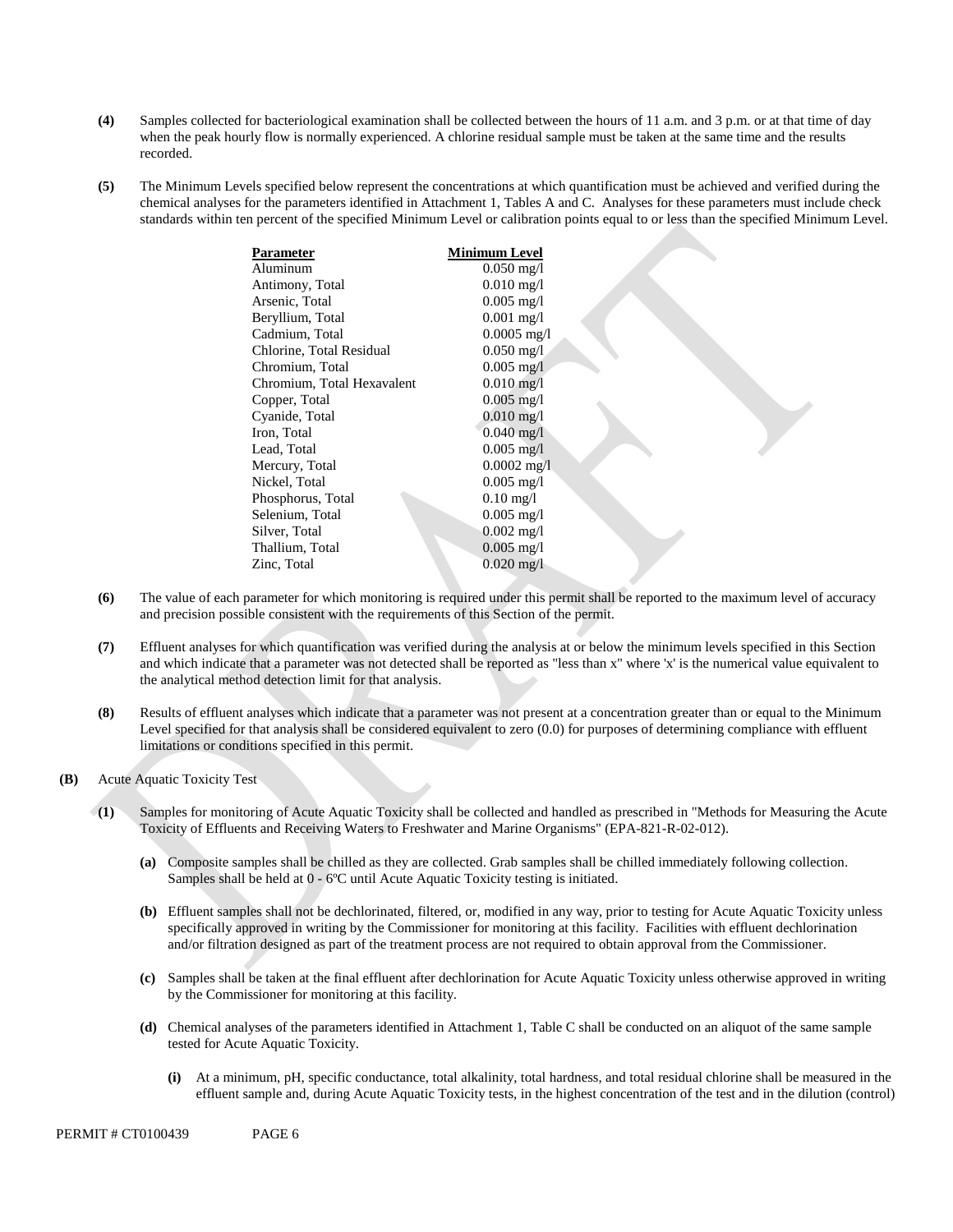water at the beginning of the test and at test termination. If total residual chlorine is not detected at test initiation, it does not need to be measured at test termination. Dissolved oxygen, pH, and temperature shall be measured in the control and all test concentrations at the beginning of the test, daily thereafter, and at test termination.

- **(e)** Tests for Acute Aquatic Toxicity shall be initiated within 36 hours of sample collection.
- **(2)** Monitoring for Acute Aquatic Toxicity to determine compliance with the permit condition on Acute Aquatic Toxicity (invertebrate) shall be conducted for 48 hours utilizing neonatal (less than 24 hours old) *Daphnia pulex*.
- **(3)** Monitoring for Acute Aquatic Toxicity to determine compliance with the permit condition on Acute Aquatic Toxicity (vertebrate) shall be conducted for 48 hours utilizing larval (1 to 14-day old with no more than 24 hours range in age) *Pimephales promelas*.
- Tests for Acute Aquatic Toxicity shall be conducted as prescribed for static non-renewal acute tests in "Methods for measuring the Acute Aquatic Toxicity of Effluents and Receiving Waters to Freshwater and Marine Organisms" (EPA/821-R-02-012), except as **(4)** specified below.
	- (a) For Acute Aquatic Toxicity limits, and for monitoring only conditions, expressed as a NOAEL value, Pass/Fail (single concentration) tests shall be conducted at a specified Critical Test Concentration (CTC) equal to the Aquatic Toxicity limit,  $(100\%$  in the case of monitoring only conditions), as prescribed in Section 22a-430-3(j)(7)(A)(i) of the RCSA.
	- **(b)** Organisms shall not be fed during the tests.
	- **(c)** Synthetic freshwater prepared with deionized water adjusted to a hardness of 50±5 mg/L as CaCO3 shall be used as dilution water in the tests.
	- **(d)** Copper nitrate shall be used as the reference toxicant.
- **(5)** For monitoring only conditions, toxicity shall be demonstrated when the results of a valid pass/fail Acute Aquatic Toxicity indicates less than 90% survival in the effluent at the CTC (100%).
- **(C)** Chronic Aquatic Toxicity Test for Freshwater Discharges
	- **(1)** Chronic Aquatic Toxicity testing of the discharge shall be conducted annually during July, August, or September of each year.
	- **(2)** Chronic Aquatic Toxicity testing shall be performed on the discharge in accordance with the test methodology established in "Short-Term Methods for Estimating The Chronic Toxicity of Effluents and Receiving Water to Freshwater Organisms" (EPA-821-R-02 013) as referenced in 40 CFR 136 for *Ceriodaphnia* survival and reproduction and Fathead minnow larval survival and growth.
		- **(a)** Chronic Aquatic Toxicity tests shall utilize a minimum of five effluent dilutions prepared using a dilution factor of 0.5 (100% effluent, 50% effluent, 25% effluent, 12.5% effluent, 6.25% effluent).
		- **(b)** Mill Brook water collected immediately upstream of the area influenced by the discharge shall be used as control (0% effluent) and dilution water in the toxicity tests.
		- **(c)** A laboratory water control consisting of synthetic freshwater prepared in accordance with EPA-821-R-02-013 at a hardness of 50±5 mg/l shall be used as an additional control (0% effluent) in the toxicity tests.
		- for test solution renewal on day 3 and day 4 of the test; and day 4, for test solution renewal for the remainder of the test. Samples shall not be pH or hardness adjusted, or chemically altered in any way. **(d)** Daily composite samples of the discharge (final effluent following disinfection) and grab samples of the Mill Brook, for use as site water control and dilution water, shall be collected on day 0 for test solution renewal on day 1 and day 2 of the test; day 2,
	- **(3)** All samples of the discharge and Mill Brook water used in the Chronic Aquatic Toxicity test shall, at a minimum, be analyzed and results reported in accordance with the provisions listed in Section 6(A) of this permit for the parameters listed in Attachment 1, Table C included herein, excluding Acute Aquatic Toxicity organism testing.

#### **SECTION 7: RECORDING AND REPORTING REQUIREMENTS**

**(A)** The Permittee and/or the Signatory Authority shall continue to report the results of chemical analyses and any aquatic toxicity test required

PERMIT # CT0100439 PAGE 7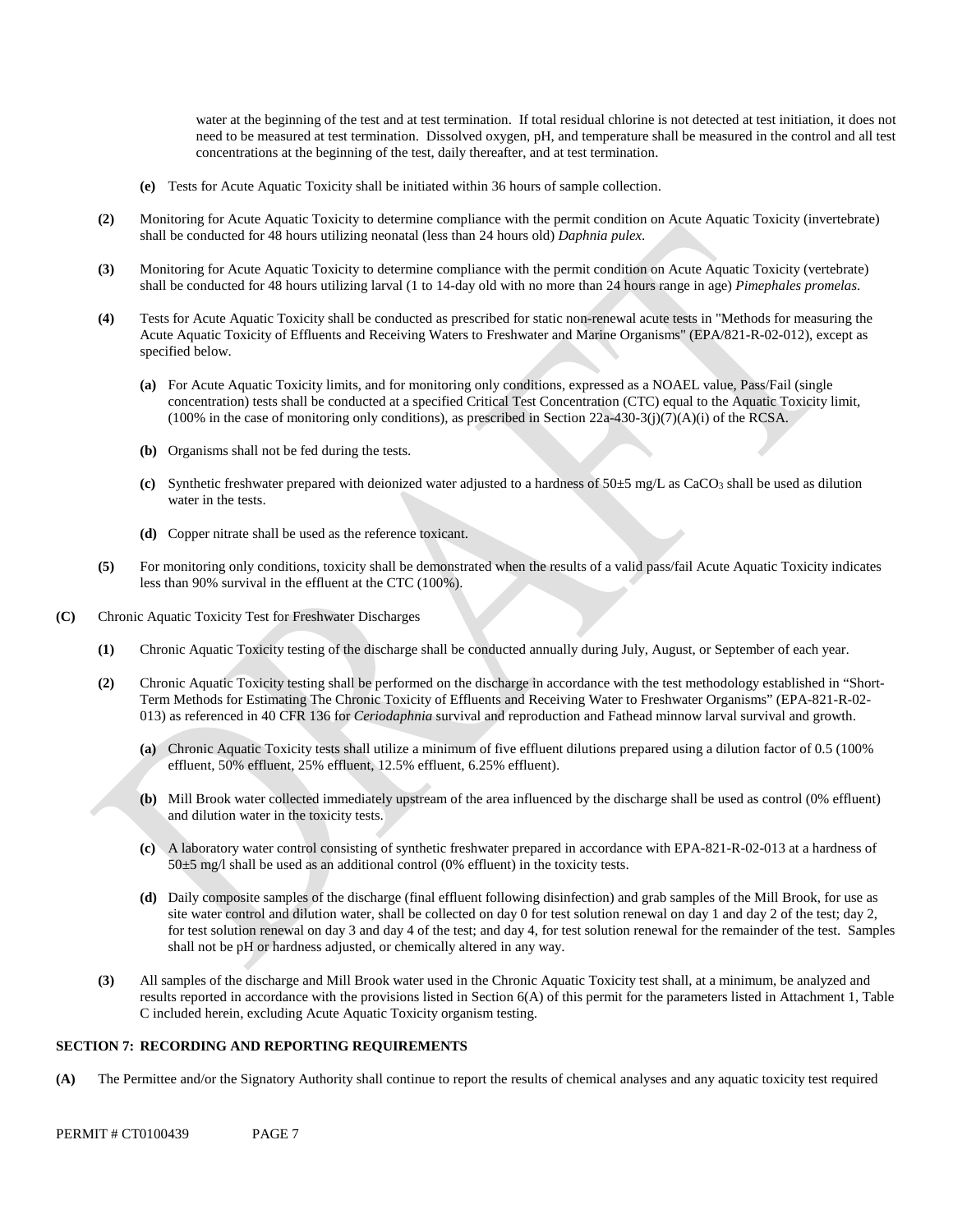above in Section 5 and the referenced Attachment 1 by electronic submission of DMRs under this permit to the Department using NetDMR. The report shall include a detailed explanation of any violations of the limitations specified. DMRs shall be submitted electronically to the Department no later than the 15th day of the month following the month in which samples are collected.

- **(1)** For composite samples, from other than automatic samplers, the instantaneous flow and the time of each aliquot sample collection shall be recorded and maintained at the POTW.
- **(B)** Complete and accurate test data, including percent survival of test organisms in each replicate test chamber, LC50 values and 95% confidence intervals for definitive test protocols, and all supporting chemical/physical measurements performed in association with any aquatic toxicity test, shall be entered on the Aquatic Toxicity Monitoring Report form (ATMR) and sent to the Bureau of Water Protection and Land Reuse at the address specified above in Section 7 (A) of this permit by the  $15<sup>th</sup>$  day of the month following the month in which samples are collected.
- **(C)** The results of the process monitoring required above in Section 5 shall be entered on the Monthly Operating Report (MOR) form, included herein as Attachment 2, and reported to the Bureau of Water Protection and Land Reuse. The MOR report shall also be accompanied by a detailed explanation of any violations of the limitations specified. The MOR, must be received at the address specified above in Section 7 (A) of this permit by the 15th day of the month following the month in which the data and samples are collected.
- **(D)** A complete and thorough report of the results of the chronic toxicity monitoring outlined in Section 6(C) shall be prepared as outlined in Section 10 of EPA-821-R-02-013 and submitted to the Department for review on or before December 31 of each calendar year to the address specified above in Section 7 (A) of this permit.
- **(E)** NetDMR Reporting Requirements
	- **(1)** The Permittee and/or the Signatory Authority shall electronically submit DMRs and reports required under this permit to the Department using NetDMR in satisfaction of the DMR submission requirement of this permit. DMRs shall be submitted electronically to the Department no later than the 15th day of the month following the completed reporting period.

## **SECTION 8: RECORDING AND REPORTING OF VIOLATIONS, ADDITIONAL TESTING REQUIREMENTS, BYPASSES, MECHANICAL FAILURES, AND MONITORING EQUIPMENT FAILURES**

- If any Acute Aquatic Toxicity sample analysis indicates toxicity, or that the test was invalid, an additional sample of the effluent shall be **(A)** collected and tested for Acute Aquatic Toxicity and associated chemical parameters, as described above in Section 5 and Section 6, and the results reported to the Bureau of Water Protection and Land Reuse (Attn: Aquatic Toxicity) via the ATMR form (see Section 7 (B)) within 30 days of the previous test. These test results shall also be reported on the next month's DMR report pursuant to Section 7 (A). The results of all toxicity tests and associated chemical parameters, valid and invalid, shall be reported.
- **(B)** If any two consecutive Acute Aquatic Toxicity test results or any three Acute Aquatic Toxicity test results in a twelve month period indicates toxicity, the Permittee shall immediately take all reasonable steps to eliminate toxicity wherever possible and shall submit a report, to the Bureau of Water Protection and Land Reuse (Attn: Aquatic Toxicity), for the review and written approval of the Commissioner in accordance with Section 22a-430-3(j)(10)(c) of the RCSA describing proposed steps to eliminate the toxic impact of the discharge on the receiving water body. Such a report shall include a proposed time schedule to accomplish toxicity reduction and the Permittee shall comply with any schedule approved by the Commissioner.
- **(C)** Sewage Right-to-Know Electronic Bypass Reporting
	- **(1)** Section 22a-430-3(k) of the RCSA shall apply in all instances of bypass including a bypass of the treatment plant or a component of the sewage collection system planned during required maintenance. The Department of Energy and Environmental Protection, Bureau of Water Protection and Land Reuse, Water Planning and Management Division, Municipal Wastewater, the Department of Public Health, Water Supply Section and Recreation Section, and the local Director of Health shall be notified within 2 hours of the Permittee learning of the event via online reporting in a format approved by the Commissioner. A final incident report shall be submitted to the Department of Energy and Environmental Protection, Bureau of Water Protection and Land Reuse, Water Planning and Management Division, Municipal Wastewater within five days of the Permittee learning of each occurrence of a discharge or bypass of untreated or partially treated sewage via online reporting in a format approved by the Commissioner.

a. m. to 4:30 p.m. Monday through Friday) at (860) 424-3704 or after hours to the DEEP Emergency Response Unit at (860) 424-3338 and If the online reporting system is nonfunctional, then the Permittee shall notify DEEP via telephone during normal business hours (8:30 the Department of Public Health at (860) 509-8000 with the final incident report being submitted online.

 **(D)** Section 22a-430-3(j) 11 (D) of the RCSA shall apply in the event of any noncompliance with a maximum daily limit and/or any noncompliance that is greater than two times any permit limit. The Permittee shall notify in the same manner as in paragraph C (1) of this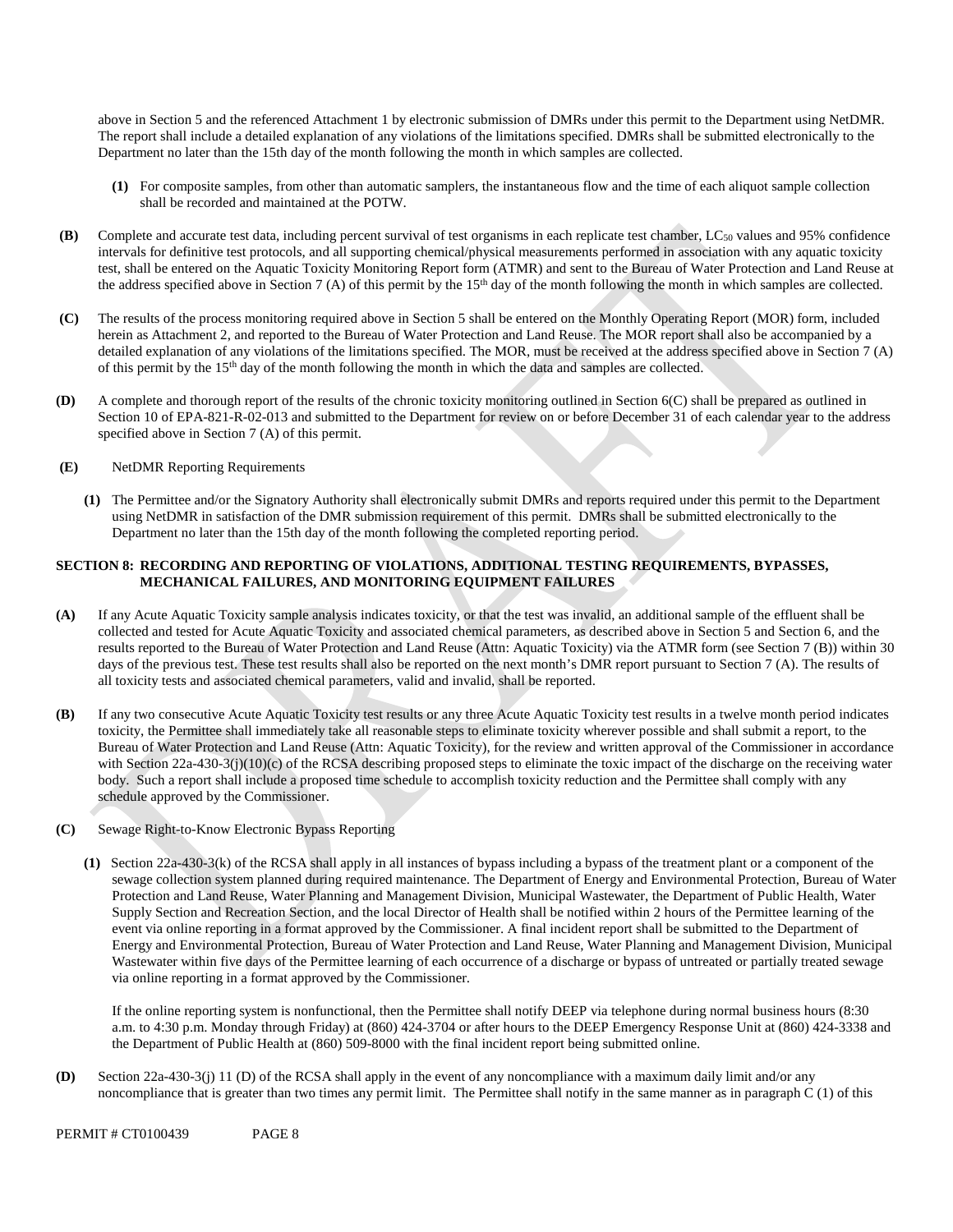Section, the Department of Energy and Environmental Protection, Bureau of Water Protection and Land Reuse, Water Planning and Management Division, Municipal Wastewater Section except, if the online reporting system is nonfunctional and the noncompliance occurs outside normal working hours (8:30 a.m. to 4:30 p.m. Monday through Friday) the Permittee may wait to make the verbal report until 10:30 am of the next business day after learning of the noncompliance.

- next business day after learning of the failure. **(E)** Section 22a-430-3(j) 8 of the RCSA shall apply in all instances of monitoring equipment failures that prevent meeting the requirements in this permit. In the event of any such failure of the monitoring equipment including, but not limited to, loss of refrigeration for an autosampler or lab refrigerator or loss of flow proportion sampling ability, the Permittee shall notify in the same manner as in paragraph C (1) of this Section, the Department of Energy and Environmental Protection, Bureau of Water Protection and Land Reuse, Water Planning and Management Division, Municipal Wastewater Section except, if the online reporting system is nonfunctional and the failure occurs outside normal working hours (8:30 a.m. to 4:30 p.m. Monday through Friday) the Permittee may wait to make the verbal report until 10:30 am of the
- major component of the treatment facilities which the Permittee may have reason to believe would result in an effluent violation.**(F)** In addition to the reporting requirements contained in Section 22a-430-3(i), (j), and (k) of the Regulations of Connecticut State Agencies, the Permittee shall notify in the same manner as in paragraph C (1) of this Section, the Department of Energy and Environmental Protection, Bureau of Water Protection and Land Reuse, Water Planning and Management Division, Municipal Wastewater concerning the failure of any

This permit is hereby issued on

\_\_\_\_\_\_\_\_\_\_\_\_\_\_\_\_\_\_\_\_\_\_\_\_\_\_\_\_ Betsey Wingfield Bureau Chief Bureau of Water Protection and Land Reuse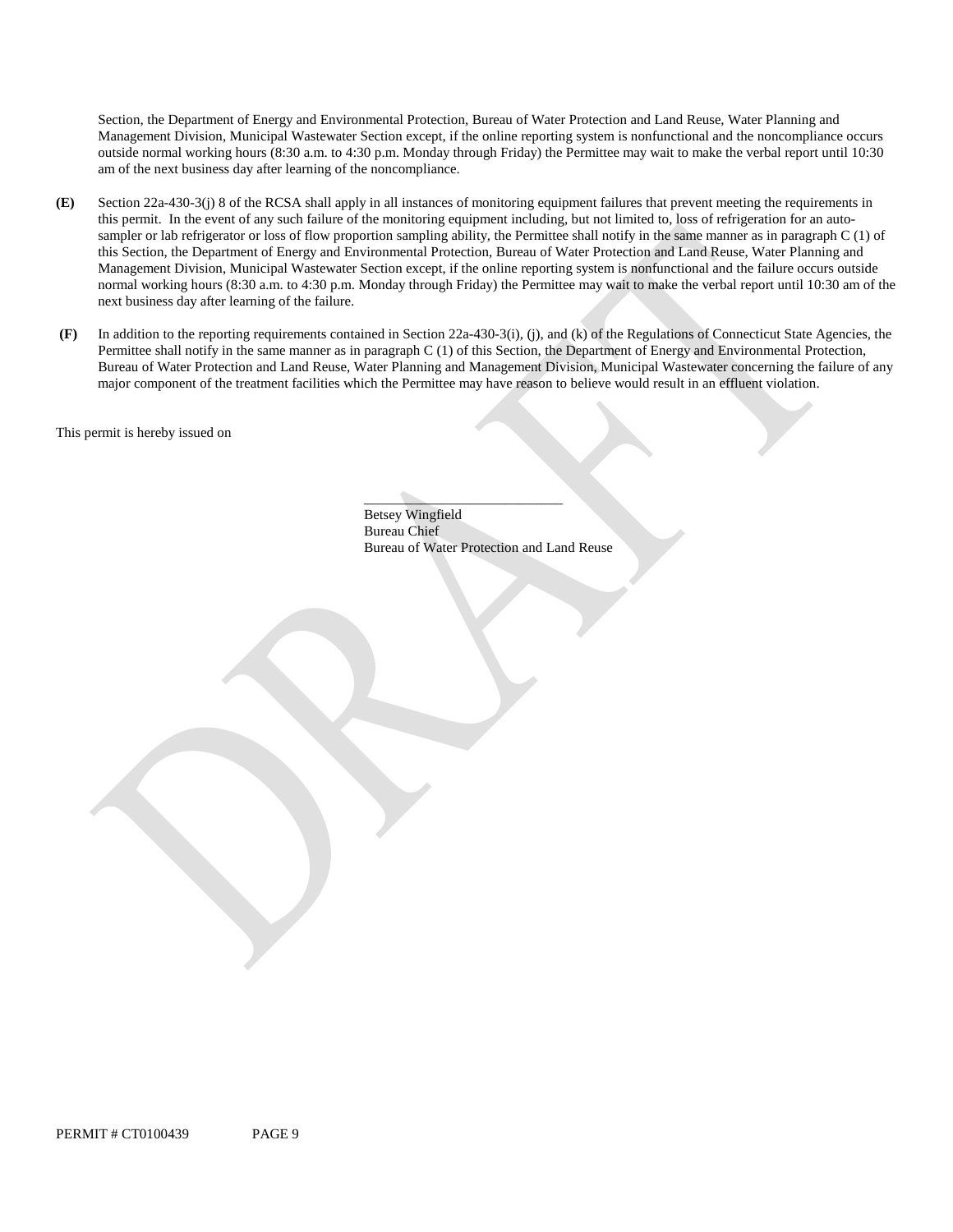# ATTACHMENT 1

Tables A through F

PERMIT # CT0100439 PAGE 10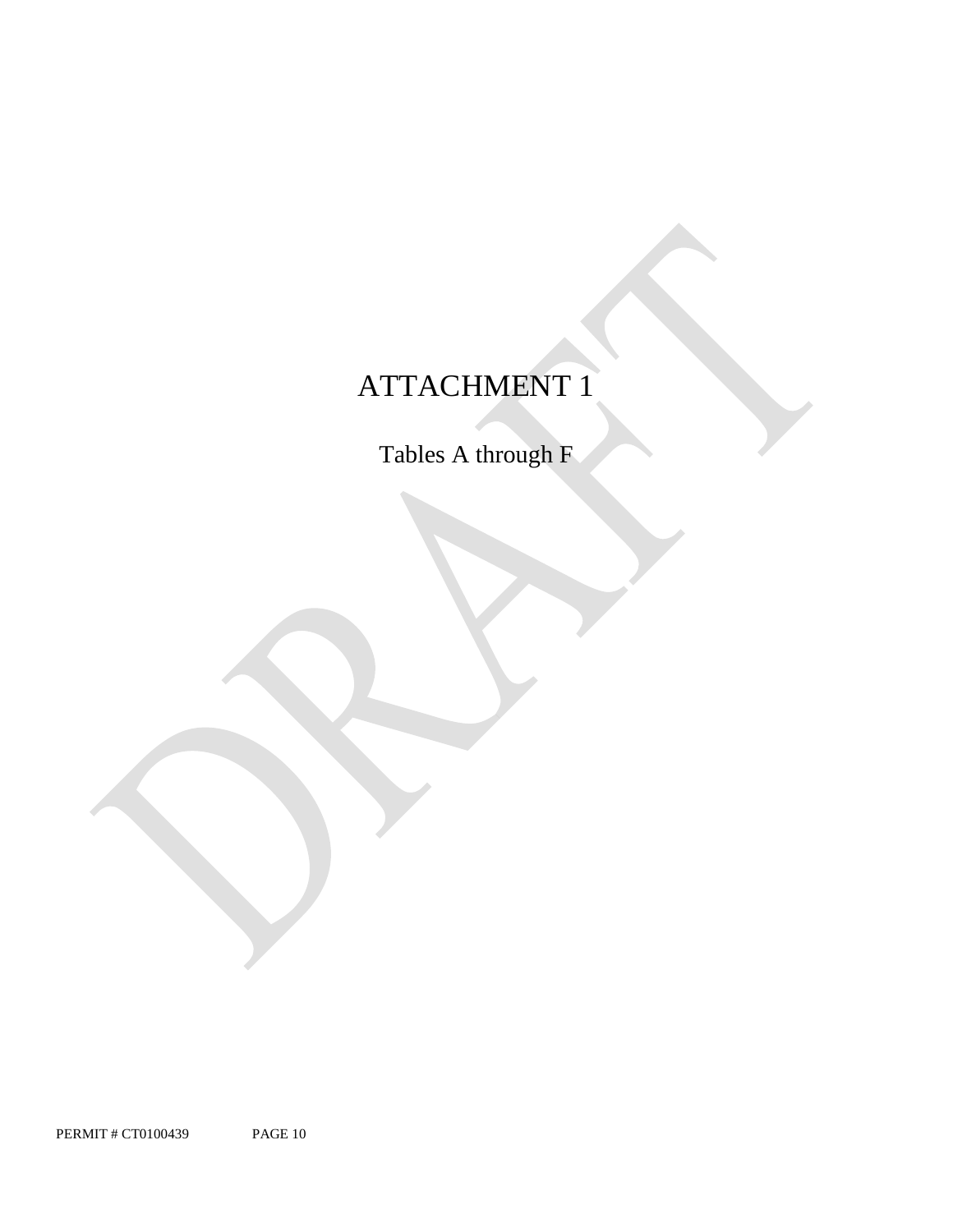# **TABLE A**

| Discharge Serial Number (DSN): 001-1 & 001-2 <sup>6</sup>                       |                       | Monitoring Location: 1             |                                         |                                   |                                              |                                                                           |                                           |                              |                              |                                              |
|---------------------------------------------------------------------------------|-----------------------|------------------------------------|-----------------------------------------|-----------------------------------|----------------------------------------------|---------------------------------------------------------------------------|-------------------------------------------|------------------------------|------------------------------|----------------------------------------------|
| <b>Wastewater Description: Sanitary Sewage</b>                                  |                       |                                    |                                         |                                   |                                              |                                                                           |                                           |                              |                              |                                              |
| Monitoring Location Description: Final Effluent                                 |                       |                                    |                                         |                                   |                                              |                                                                           |                                           |                              |                              |                                              |
| Allocated Zone of Influence (ZOI): 3.94 cfs                                     |                       |                                    |                                         |                                   | In-stream Waste Concentration (IWC): 21.74 % |                                                                           |                                           |                              |                              |                                              |
|                                                                                 |                       |                                    |                                         | <b>FLOW/TIME BASED MONITORING</b> |                                              |                                                                           | <b>INSTANTANEOUS</b><br><b>MONITORING</b> |                              | <b>REPORT</b><br><b>FORM</b> | Minimum                                      |
| <b>PARAMETER</b><br><b>Units</b>                                                |                       | Average<br><b>Monthly</b><br>Limit | <b>Maximum</b><br><b>Daily</b><br>Limit | <b>Sample</b><br>Freq.            | <b>Sample</b><br>type                        | <b>Instantaneous</b><br>Limit or<br><b>Required</b><br>$\textbf{Range}^3$ | <b>Sample</b><br>Freq.                    | <b>Sample</b><br><b>Type</b> |                              | Level<br><b>Analysis</b><br>See<br>Section 6 |
| Alkalinity                                                                      | mg/1                  | <b>NA</b>                          | NA                                      | $\rm NR$                          | <b>NA</b>                                    | ------                                                                    | Monthly                                   | Grab                         | <b>MOR</b>                   |                                              |
| Biochemical Oxygen Demand (5 day) <sup>1</sup>                                  | mg/1                  | 20                                 | 40                                      | Weekly                            | Daily Composite                              | NA                                                                        | <b>NR</b>                                 | <b>NA</b>                    | <b>DMR/MOR</b>               |                                              |
| Chlorine, Total Residual May 1st through September 30th<br>See remark (A) below | mg/l                  | 0.05 <sup>4</sup>                  | 0.10 <sup>4</sup>                       | 4/ Work Day                       | Grab                                         | 0.20                                                                      | 4/Work<br>Day                             | Grab                         | <b>DMR/MOR</b>               | $\ast$                                       |
| Cyanide, Amenable                                                               | mg/1                  | ------                             | $- - - - - -$                           | Monthly                           | Daily Composite                              | <b>NA</b>                                                                 | NA                                        | <b>NA</b>                    | <b>DMR/MOR</b>               | $\ast$                                       |
| Escherichia coli May 1 <sup>st</sup> through September 30 <sup>th</sup>         | Colonies<br>per100 ml | <b>NA</b>                          | NA.                                     | <b>NR</b>                         | <b>NA</b>                                    | 410                                                                       | Weekly                                    | Grab                         | <b>DMR/MOR</b>               |                                              |
| See remark (B) below                                                            |                       |                                    |                                         |                                   |                                              |                                                                           |                                           |                              |                              |                                              |
| Flow                                                                            | <b>MGD</b>            | -------                            | $- - - - - -$                           | $\mbox{Continuous}^2$             | Average Daily Flow                           | <b>NA</b>                                                                 | <b>NR</b>                                 | NA                           | DMR/MOR                      |                                              |
| Nitrogen, Ammonia (total as N) July                                             | mg/1                  | 5.4                                | $- - - - - -$                           | Weekly                            | Daily Composite                              | <b>NA</b>                                                                 | <b>NR</b>                                 | NA                           | <b>DMR/MOR</b>               |                                              |
| August                                                                          |                       | 5.4                                |                                         |                                   |                                              |                                                                           |                                           |                              |                              |                                              |
| September                                                                       |                       | 5.4                                |                                         |                                   |                                              |                                                                           |                                           |                              |                              |                                              |
| October                                                                         |                       | 10.9                               |                                         |                                   |                                              |                                                                           |                                           |                              |                              |                                              |
| November – June                                                                 |                       | <b>NA</b>                          |                                         | Monthly                           |                                              |                                                                           |                                           |                              |                              |                                              |
| Nitrogen, Nitrate (total as N)                                                  | mg/l                  | <b>NA</b>                          | ------                                  | Monthly                           | Daily Composite                              | <b>NA</b>                                                                 | NR                                        | <b>NA</b>                    | <b>MOR</b>                   |                                              |
| Nitrogen, Nitrite (total as N)                                                  | mg/l                  | <b>NA</b>                          | $-----1$                                | Monthly                           | Daily Composite                              | <b>NA</b>                                                                 | <b>NR</b>                                 | NA                           | <b>MOR</b>                   |                                              |
| Nitrogen, Total Kjeldahl                                                        | mg/1                  | <b>NA</b>                          | ------                                  | Monthly                           | Daily Composite                              | <b>NA</b>                                                                 | <b>NR</b>                                 | <b>NA</b>                    | <b>MOR</b>                   |                                              |
| Nitrogen, Total                                                                 | mg/1                  | <b>NA</b>                          | $- - - - - -$                           | Monthly                           | Daily Composite                              | <b>NA</b>                                                                 | NR                                        | <b>NA</b>                    | <b>MOR</b>                   |                                              |
| Nitrogen, Total                                                                 | lbs/day               | NA                                 | $- - - - - -$                           | Monthly                           | Daily Composite                              | <b>NA</b>                                                                 | NR                                        | <b>NA</b>                    | <b>MOR</b>                   |                                              |
| Oxygen, Dissolved                                                               | mg/l                  | <b>NA</b>                          | NA                                      | <b>NR</b>                         | <b>NA</b>                                    | ------                                                                    | Work Day                                  | Grab                         | <b>MOR</b>                   |                                              |
| pH                                                                              | S.U.                  | NA                                 | NA.                                     | <b>NR</b>                         | <b>NA</b>                                    | $6 - 9$                                                                   | Work Day                                  | Grab                         | <b>DMR/MOR</b>               |                                              |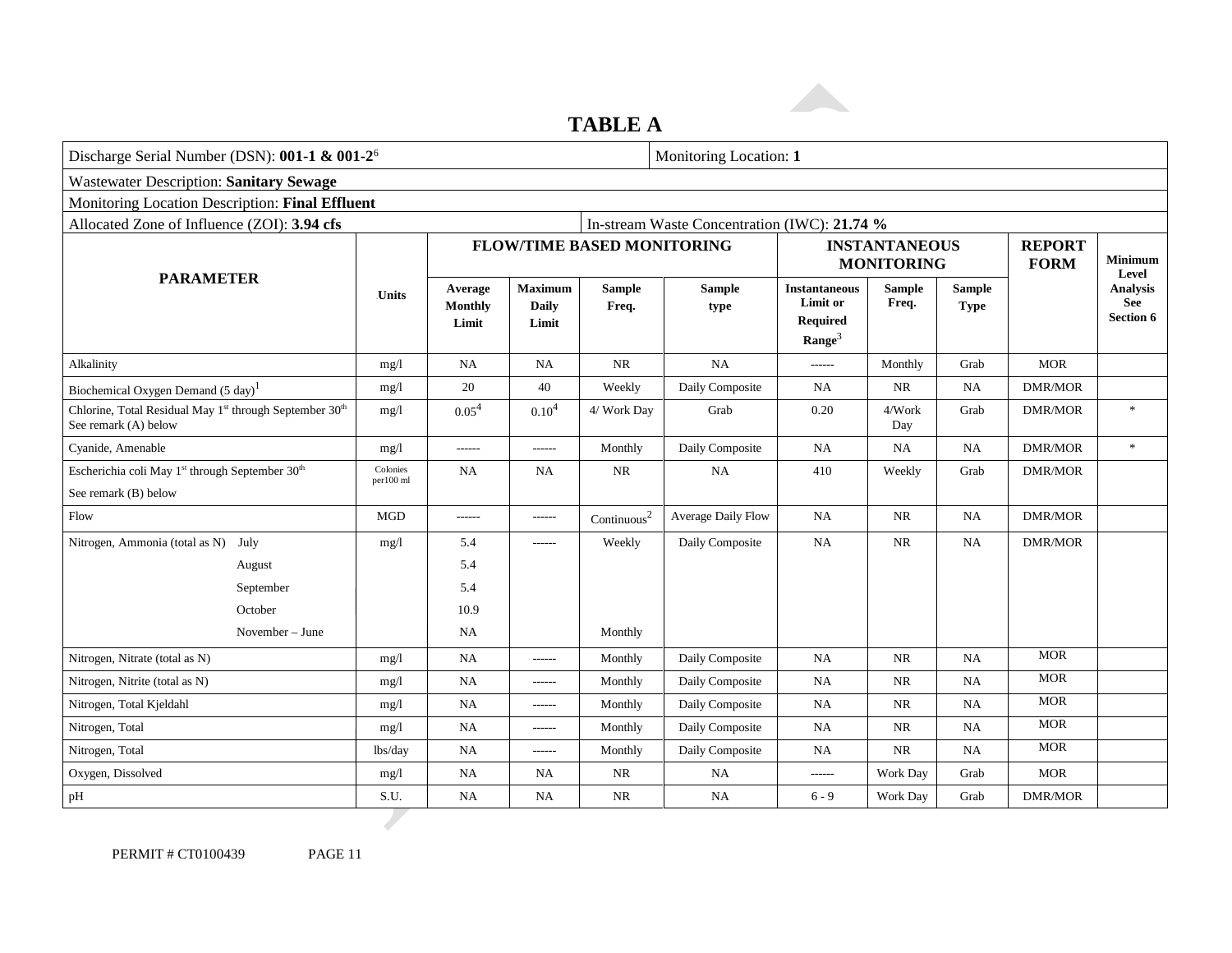| Phosphate, Ortho April 1 <sup>st</sup> through October 31 <sup>st</sup>   | mg/1                      | <b>NA</b> | $- - - - - -$ | Weekly    | Daily Composite | <b>NA</b>     | <b>NR</b>       | <b>NA</b> | <b>MOR</b> |     |
|---------------------------------------------------------------------------|---------------------------|-----------|---------------|-----------|-----------------|---------------|-----------------|-----------|------------|-----|
| November $1st$ through March $30th$                                       |                           |           |               | Monthly   |                 |               |                 |           |            |     |
| Phosphorous, Total April 1 <sup>st</sup> through October 31 <sup>st</sup> | mg/l                      | 1.09      | 2.18          | Weekly    | Daily Composite | <b>NA</b>     | <b>NR</b>       | <b>NA</b> | DMR/MOR    | $*$ |
| November 1 <sup>st</sup> through March 30 <sup>th</sup>                   |                           | <b>NA</b> | $- - - - - -$ | Monthly   |                 |               |                 |           |            |     |
| Phosphorous, Total April 1 <sup>st</sup> through October 31 <sup>st</sup> | lbs/day                   | ------    | $- - - - - -$ | Weekly    | Daily Composite | <b>NA</b>     | <b>NA</b>       | <b>NA</b> | <b>MOR</b> |     |
| Phosphorus, Total (Average Seasonal Load Cap) <sup>5</sup><br>October     | lbs/day                   | 2.51      | <b>NA</b>     | Weekly    | Calculated      | <b>NA</b>     | <b>NA</b>       | <b>NA</b> | DMR/MOR    |     |
| Solids, Settleable                                                        | $m$ $l$                   | <b>NA</b> | <b>NA</b>     | <b>NR</b> | <b>NA</b>       | $- - - - - -$ | Work Day        | Grab      | <b>MOR</b> |     |
| Solids, Total Suspended <sup>1</sup>                                      | mg/1                      | 20        | 40            | Weekly    | Daily Composite | <b>NA</b>     | <b>NA</b>       | <b>NA</b> | DMR/MOR    |     |
| Temperature                                                               | $\mathrm{P}_{\mathrm{F}}$ | <b>NA</b> | <b>NA</b>     | <b>NR</b> | <b>NA</b>       | ------        | Work Day        | Grab      | <b>MOR</b> |     |
| Turbidity                                                                 | <b>NTU</b>                | NA        | <b>NA</b>     | <b>NR</b> | <b>NA</b>       | ------        | <b>Work Day</b> | Grab      | <b>MOR</b> |     |

#### **FABLE A – CONDITIONS**

**Footnotes: 1** The discharge shall not exceed an average monthly 20 mg/l or a maximum daily 40 mg/l.

<sup>2</sup> The Permittee shall record and report on the monthly operating report the minimum, maximum and total flow for each day of discharge and the average daily flow for each sampling month. The Permittee shall report, on the discharge monitoring report, the average daily flow and maximum daily flow for each sampling month.

**<sup>3</sup>**The instantaneous limits in this column are maximum limits.

<sup>4</sup> The Maximum Daily Concentration to be reported shall be determined by mathematically averaging the results of the four grab samples required above. The Average Monthly Concentration shall be determined by mathematically averaging the results of the Maximum Daily Concentrations required above.

<sup>5</sup> Compliance with the Average Seasonal Load Cap of 2.51 lbs/day is determined as follows: Calculate the Average Seasonal Load by adding all sample results during each April 1<sup>st</sup> through October 31st season in pounds per day and dividing by the total number of those samples in that season.

**<sup>6</sup>**Anytime outfall 001-2 is in use, all parameters listed in Tables A and B included herein will be monitored and reported as required for outfall 001-1.

#### **Remarks:**

effluent shall not be greater than 0.20 mg/l, as an instantaneous limit, and 0.10 mg/l, as a maximum daily limit. The analytical results shall be reported on the MOR for the months of April and October. **(A)** The use of chlorine for disinfection and sodium bisulfite for dechlorination shall be discontinued from October 1st through April 30th except that chlorination and dechlorination equipment may be started and tested no earlier than April 15<sup>th</sup>, and any residual chlorine gas or liquid sodium bisulfite may be used up until, but no later than, October 15<sup>th</sup>. During these times in April and October the total residual chlorine of

**(B)** The geometric mean of the Escherichia coli bacteria values for the effluent samples collected in a period of a calendar month during the period from May 1<sup>st</sup> through September 30<sup>th</sup> shall not exceed 126 per 100 milliliters.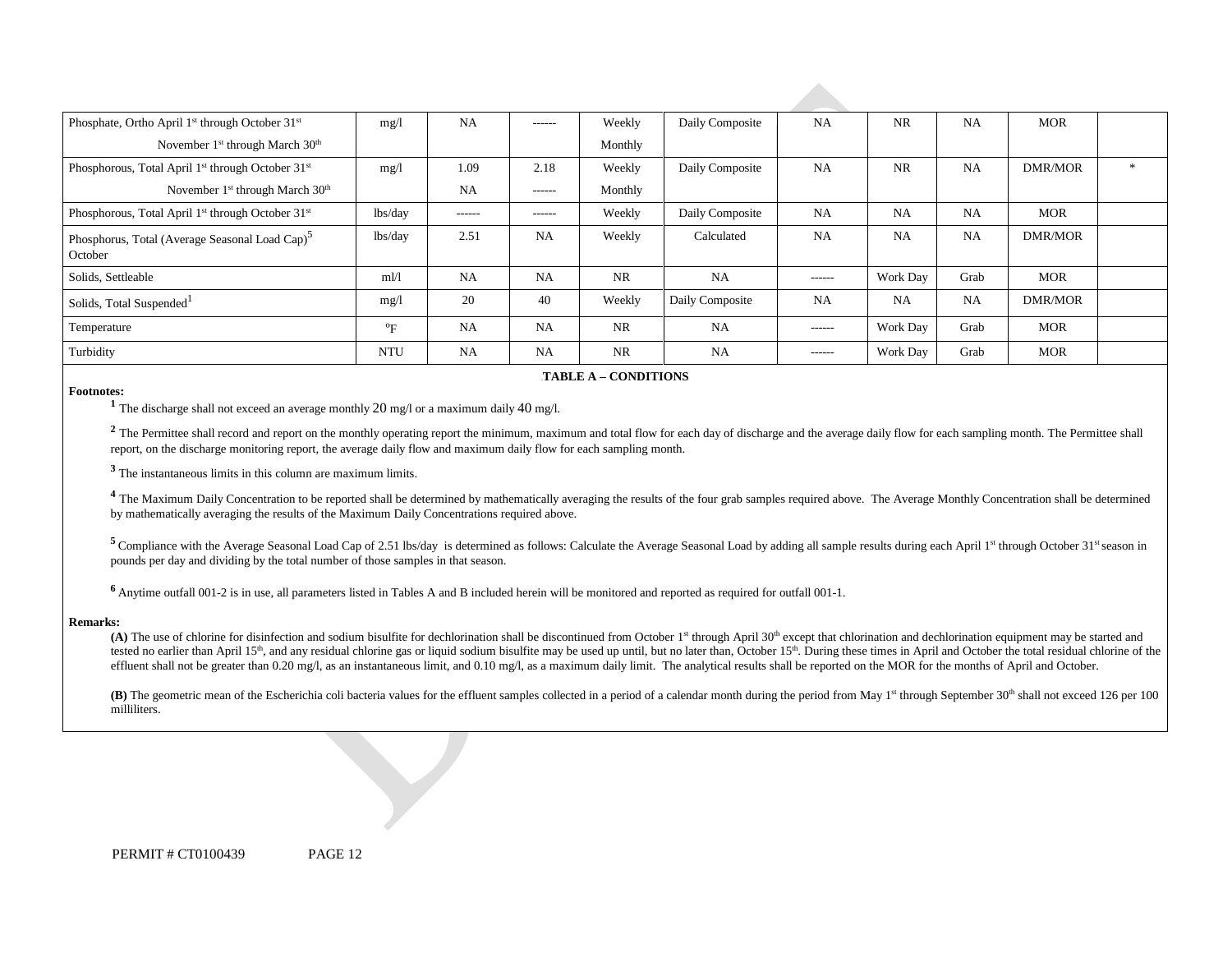# **TABLE B**

| Discharge Serial Number (DSN): 001-1 & 001-2                                                                                                                                                       |                    |                                   |                                      | Monitoring Location: $K$                     |                         |                              |
|----------------------------------------------------------------------------------------------------------------------------------------------------------------------------------------------------|--------------------|-----------------------------------|--------------------------------------|----------------------------------------------|-------------------------|------------------------------|
| <b>Wastewater Description: Sanitary Sewage</b>                                                                                                                                                     |                    |                                   |                                      |                                              |                         |                              |
| Monitoring Location Description: Final Effluent                                                                                                                                                    |                    |                                   |                                      |                                              |                         |                              |
| Allocated Zone of Influence (ZOI): 3.94 cfs                                                                                                                                                        |                    |                                   |                                      | In-stream Waste Concentration (IWC): 21.74 % |                         |                              |
|                                                                                                                                                                                                    |                    | <b>FLOW/TIME BASED MONITORING</b> |                                      |                                              |                         | <b>REPORT</b><br><b>FORM</b> |
| <b>PARAMETER</b>                                                                                                                                                                                   | <b>Units</b>       |                                   | Average<br>Monthly<br><b>Minimum</b> | <b>Sample</b><br>Freq.                       | Sample<br>type          |                              |
| Biochemical Oxygen Demand (5 day) Percent Removal <sup>1</sup>                                                                                                                                     | $%$ of<br>Influent |                                   | 90                                   | Weekly                                       | Calculated <sup>2</sup> | <b>DMR</b>                   |
| Solids, Total Suspended Percent Removal <sup>1</sup>                                                                                                                                               | $%$ of<br>Influent |                                   | 90                                   | Weekly                                       | Calculated <sup>2</sup> | <b>DMR</b>                   |
| <b>TABLE B - CONDITIONS</b><br><b>Footnotes:</b><br>The discharge shall be less than or equal to 10% of the average monthly influent BOD5 and total suspended solids (Table E, Monitoring Location |                    |                                   |                                      |                                              |                         |                              |

<sup>2</sup> Calculated based on the average monthly results described in Table A. Removal efficiency =  $\frac{\ln f.B@D \text{ or } TSS - Effl \text{uent } B@D \text{ or } TSS}{\ln f.B@D \text{ or } TSS}$  X 100 Inf.BOD or TSS

G).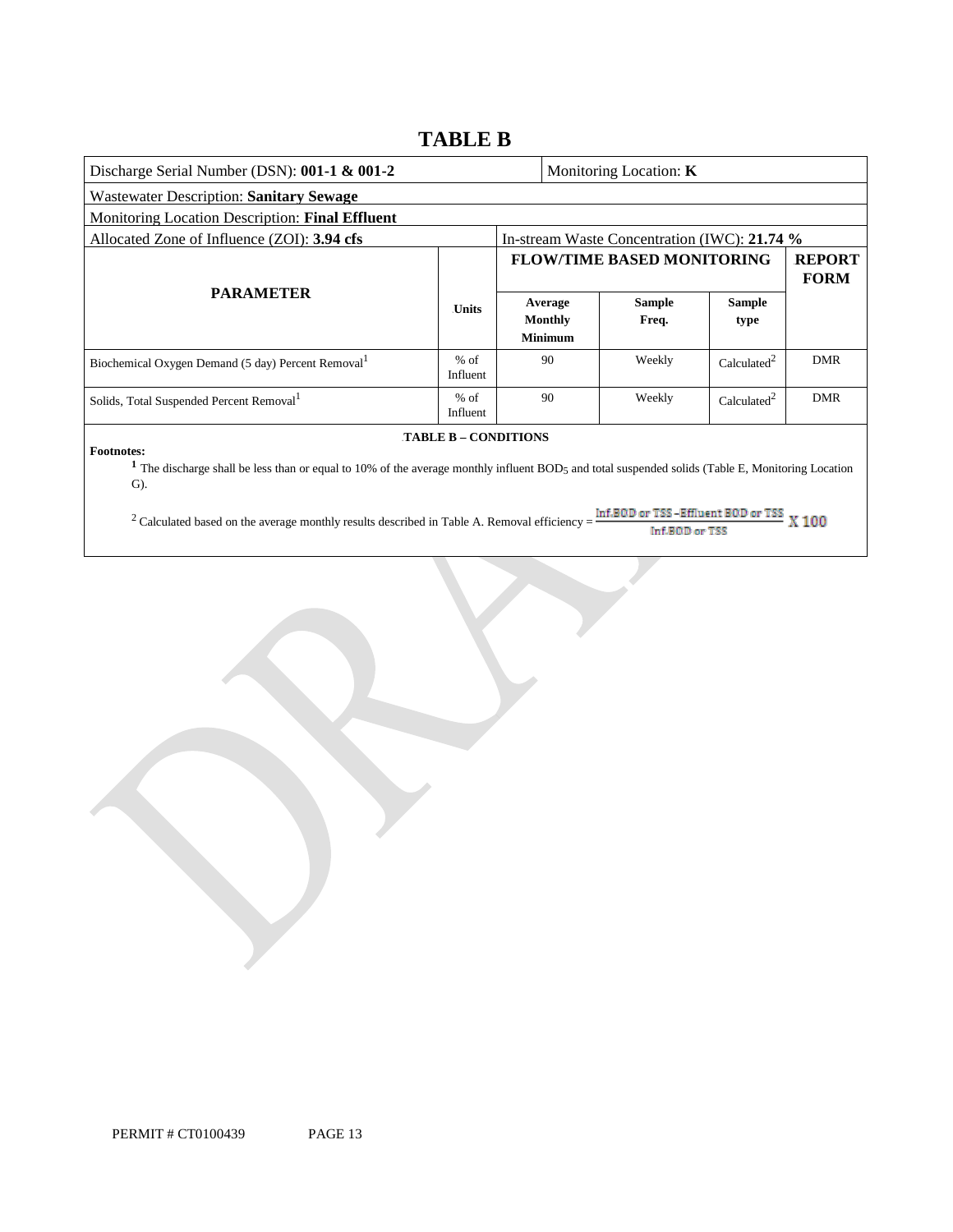|                                                 | Discharge Serial Number (DSN): 001-1 & 001-2 |                                  |                              |                                              |                          |                                                          |
|-------------------------------------------------|----------------------------------------------|----------------------------------|------------------------------|----------------------------------------------|--------------------------|----------------------------------------------------------|
| Wastewater Description: Sanitary Sewage         |                                              |                                  |                              |                                              |                          |                                                          |
| Monitoring Location Description: Final Effluent |                                              |                                  |                              |                                              |                          |                                                          |
| Allocated Zone of Influence (ZOI): 3.94 cfs     |                                              |                                  |                              | In-stream Waste Concentration (IWC): 21.74 % |                          |                                                          |
| <b>PARAMETER</b>                                | <b>Units</b>                                 | <b>Maximum</b><br>Daily<br>Limit | <b>Sampling</b><br>Frequency | <b>Sample</b><br><b>Type</b>                 | <b>Reporting</b><br>form | <b>Minimum</b><br><b>Level Analysis</b><br>See Section 6 |
| Aluminum, Total                                 | mg/1                                         | $1 - 1 - 1 - 1$                  | Quarterly                    | Daily Composite                              | <b>ATMR/DMR</b>          | $\ast$                                                   |
| Antimony, Total                                 | mg/1                                         | ------                           | Quarterly                    | Daily Composite                              | <b>ATMR/DMR</b>          | $\ast$                                                   |
| NOAEL Static 48Hr Acute D. Pulex <sup>1</sup>   | %<br>survival                                | $>90\%$                          | Quarterly                    | Daily Composite                              | <b>ATMR/DMR</b>          |                                                          |
| NOAEL Static 48Hr Acute Pimephales <sup>1</sup> | %<br>survival                                | $\geq 90\%$                      | Quarterly                    | Daily Composite                              | <b>ATMR/DMR</b>          |                                                          |
| Arsenic, Total                                  | mg/1                                         | $- - - - - -$                    | Quarterly                    | Daily Composite                              | <b>ATMR/DMR</b>          | $\ast$                                                   |
| Beryllium, Total                                | mg/1                                         | $- - - - - -$                    | Quarterly                    | Daily Composite                              | <b>ATMR/DMR</b>          | $\ast$                                                   |
| BOD <sub>5</sub>                                | mg/1                                         | ------                           | Quarterly                    | Daily Composite                              | <b>ATMR/DMR</b>          |                                                          |
| Cadmium, Total                                  | mg/1                                         | $- - - - - -$                    | Quarterly                    | Daily Composite                              | <b>ATMR/DMR</b>          | $\ast$                                                   |
| Chromium, Hexavalent                            | mg/1                                         |                                  | Quarterly                    | Daily Composite                              | <b>ATMR/DMR</b>          | $\ast$                                                   |
| Chromium, Total                                 | mg/1                                         | $- - - - - -$                    | Quarterly                    | Daily Composite                              | <b>ATMR/DMR</b>          | ×.                                                       |
| Chlorine, Total Residual                        | mg/1                                         |                                  | Quarterly                    | Daily Composite                              | <b>ATMR/DMR</b>          | $\ast$                                                   |
| Copper, Total                                   | mg/1                                         | $- - - - - -$                    | Quarterly                    | Daily Composite                              | <b>ATMR/DMR</b>          | $\ast$                                                   |
| Cyanide, Amenable                               | mg/1                                         | $- - - - - -$                    | Quarterly                    | Daily Composite                              | <b>ATMR/DMR</b>          |                                                          |
| Cyanide, Total                                  | mg/1                                         | ------                           | Quarterly                    | Daily Composite                              | <b>ATMR/DMR</b>          | $\ast$                                                   |
| Iron, Total                                     | mg/1                                         | $- - - - - -$                    | Quarterly                    | Daily Composite                              | <b>ATMR/DMR</b>          | $\ast$                                                   |
| Lead, Total                                     | mg/1                                         |                                  | Quarterly                    | Daily Composite                              | <b>ATMR/DMR</b>          | $\ast$                                                   |
| Mercury, Total                                  | mg/1                                         | $- - - - - -$                    | Quarterly                    | Daily Composite                              | <b>ATMR/DMR</b>          | $\ast$                                                   |
| Nickel, Total                                   | mg/1                                         |                                  | Quarterly                    | Daily Composite                              | <b>ATMR/DMR</b>          | $\ast$                                                   |
| Nitrogen, Ammonia (total as N)                  | mg/1                                         | $- - - - - -$                    | Quarterly                    | Daily Composite                              | <b>ATMR/DMR</b>          |                                                          |
| Nitrogen, Nitrate, (total as N)                 | mg/1                                         |                                  | Quarterly                    | Daily Composite                              | <b>ATMR/DMR</b>          |                                                          |
| Nitrogen, Nitrite, (total as N)                 | mg/1                                         | $- - - - - -$                    | Quarterly                    | Daily Composite                              | <b>ATMR/DMR</b>          |                                                          |
| Phosphorus, Total                               | mg/1                                         | $- - - - - -$                    | Quarterly                    | Daily Composite                              | <b>ATMR/DMR</b>          | $\ast$                                                   |
| Phenols, Total                                  | mg/1                                         | ------                           | Quarterly                    | Daily Composite                              | <b>ATMR/DMR</b>          |                                                          |
| Selenium, Total                                 | mg/1                                         | $- - - - - -$                    | Quarterly                    | Daily Composite                              | <b>ATMR/DMR</b>          | $\ast$                                                   |
| Silver, Total                                   | mg/1                                         |                                  | Quarterly                    | Daily Composite                              | <b>ATMR/DMR</b>          | $\ast$                                                   |
| Suspended Solids, Total                         | mg/1                                         | $- - - - - -$                    | Quarterly                    | Daily Composite                              | <b>ATMR/DMR</b>          |                                                          |
| Thallium, Total                                 | mg/1                                         |                                  | Quarterly                    | Daily Composite                              | <b>ATMR/DMR</b>          | $\ast$                                                   |
| Zinc, Total                                     | mg/1                                         | -------                          | Quarterly                    | Daily Composite                              | <b>ATMR/DMR</b>          | $\ast$                                                   |

# **TABLE C**

**TABLE C - CONDITIONS** 

Remarks:<sup>1</sup> The results of the Toxicity Tests are recorded in % survival. The Permittee shall report % survival on the DMR based on criteria in Section 6(B) of this permit.

ATMR – Aquatic Toxicity Monitoring Report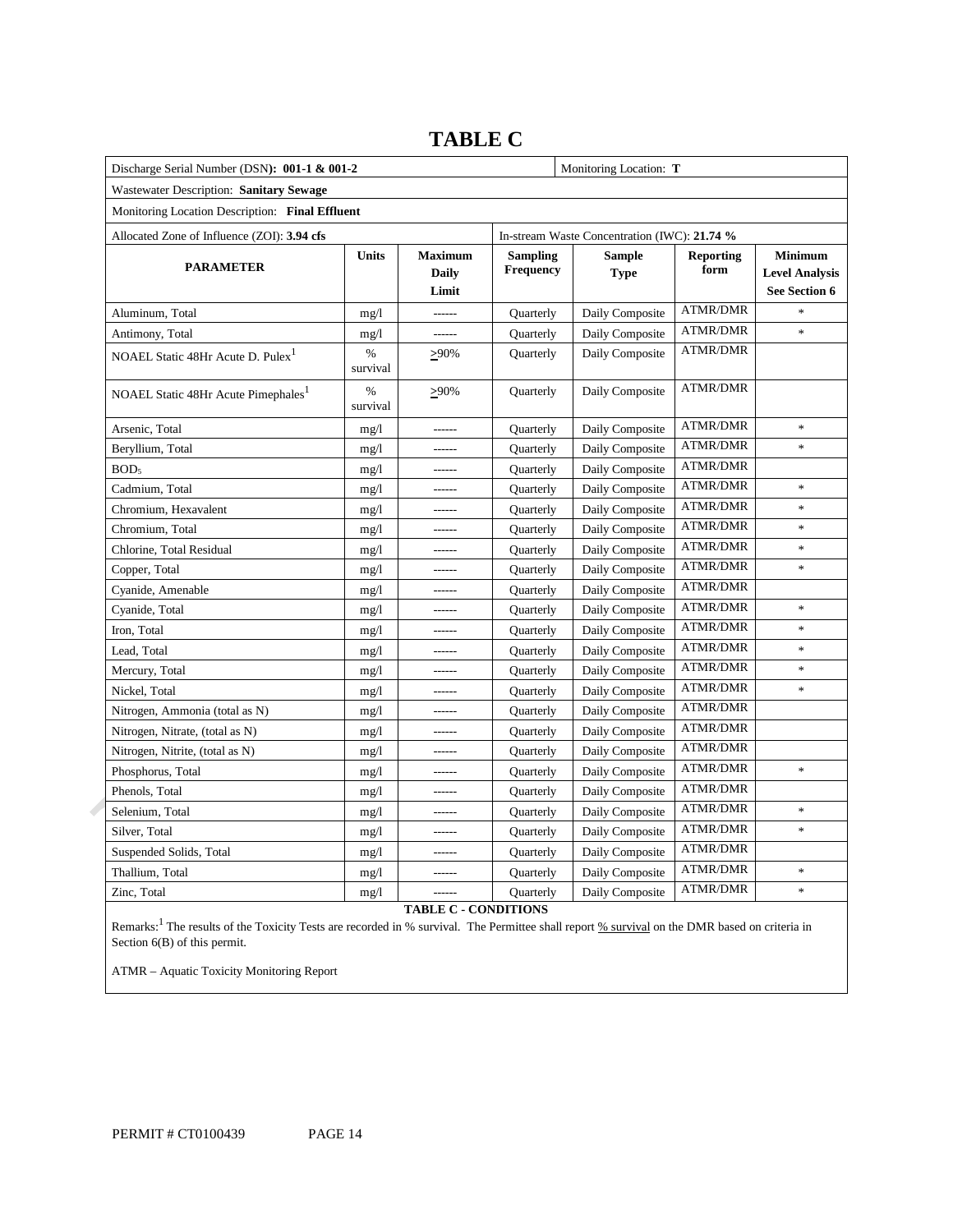# 14B**TABLE D**

| Discharge Serial Number: $001-1$ & $001-2$          |                             | Monitoring Location: N |                  |                                 |                  |  |  |
|-----------------------------------------------------|-----------------------------|------------------------|------------------|---------------------------------|------------------|--|--|
| Wastewater Description: Activated Sludge            |                             |                        |                  |                                 |                  |  |  |
| Monitoring Location Description: Each Aeration Unit |                             |                        |                  |                                 |                  |  |  |
| <b>REPORTING FORMAT</b>                             |                             |                        |                  | <b>INSTANTANEOUS MONITORING</b> | <b>REPORTING</b> |  |  |
| <b>PARAMETER</b>                                    |                             |                        | Sample Frequency | Sample Type                     | <b>FORM</b>      |  |  |
| Oxygen, Dissolved                                   | High & low for each WorkDay |                        | 4/WorkDay        | Grab                            | <b>MOR</b>       |  |  |
| Sludge Volume Index                                 | WorkDay                     |                        | WorkDay          | Grab                            | <b>MOR</b>       |  |  |
| Mixed Liquor Suspended Solids                       | WorkDay                     |                        | WorkDay          | Grab                            | <b>MOR</b>       |  |  |

# 15B**TABLE E**

| Discharge Serial Number: 001-1 & 001-2<br>Monitoring Location: G |              |                                       |                                   |                                             |                                           |                              |                                 |
|------------------------------------------------------------------|--------------|---------------------------------------|-----------------------------------|---------------------------------------------|-------------------------------------------|------------------------------|---------------------------------|
| Wastewater Description: Sanitary Sewage                          |              |                                       |                                   |                                             |                                           |                              |                                 |
| Monitoring Location Description: Influent                        |              |                                       |                                   |                                             |                                           |                              |                                 |
| <b>PARAMETER</b>                                                 | <b>Units</b> | <b>DMR REPORTING</b><br><b>FORMAT</b> |                                   | <b>FLOW/TIME BASED</b><br><b>MONITORING</b> | <b>INSTANTANEOUS</b><br><b>MONITORING</b> |                              | <b>REPORTING</b><br><b>FORM</b> |
|                                                                  |              |                                       | <b>Sample</b><br><b>Frequency</b> | Sample<br><b>Type</b>                       | <b>Sample</b><br><b>Frequency</b>         | <b>Sample</b><br><b>Type</b> |                                 |
| Alkalinity, Total                                                | mg/1         |                                       | <b>NA</b>                         | <b>NA</b>                                   | Monthly                                   | Grab                         | <b>MOR</b>                      |
| Biochemical Oxygen Demand (5 day)                                | mg/1         | Monthly average                       | Weekly                            | Daily Composite                             | <b>NA</b>                                 | <b>NA</b>                    | <b>DMR/MOR</b>                  |
| Nitrogen, Ammonia (total as N)                                   | mg/1         |                                       | Monthly                           | Daily Composite                             | NA                                        | <b>NA</b>                    | <b>MOR</b>                      |
| Nitrogen, Nitrate (total as N)                                   | mg/1         |                                       | Monthly                           | Daily Composite                             | NA                                        | <b>NA</b>                    | <b>MOR</b>                      |
| Nitrogen, Nitrite (total as N)                                   | mg/1         |                                       | Monthly                           | Daily Composite                             | NA                                        | <b>NA</b>                    | <b>MOR</b>                      |
| Nitrogen, Total Kjeldahl                                         | mg/1         |                                       | Monthly                           | Daily Composite                             | NA                                        | <b>NA</b>                    | <b>MOR</b>                      |
| Nitrogen, Total                                                  | mg/l         |                                       | Monthly                           | Daily Composite                             | NA                                        | <b>NA</b>                    | <b>MOR</b>                      |
| Phosphate, Ortho                                                 | mg/l         |                                       | Monthly                           | Daily Composite                             | NA                                        | <b>NA</b>                    | <b>MOR</b>                      |
| Phosphorus, Total                                                | mg/1         |                                       | Monthly                           | Daily Composite                             | <b>NA</b>                                 | <b>NA</b>                    | <b>MOR</b>                      |
| pH                                                               | S.U.         |                                       | <b>NA</b>                         | <b>NA</b>                                   | Work Day                                  | Grab                         | <b>MOR</b>                      |
| Solids, Total Suspended                                          | mg/1         | Monthly average                       | Weekly                            | Daily Composite                             | <b>NA</b>                                 | <b>NA</b>                    | <b>DMR/MOR</b>                  |
| Temperature                                                      | $\mathrm{P}$ |                                       | <b>NA</b>                         | <b>NA</b>                                   | Work Day                                  | Grab                         | <b>MOR</b>                      |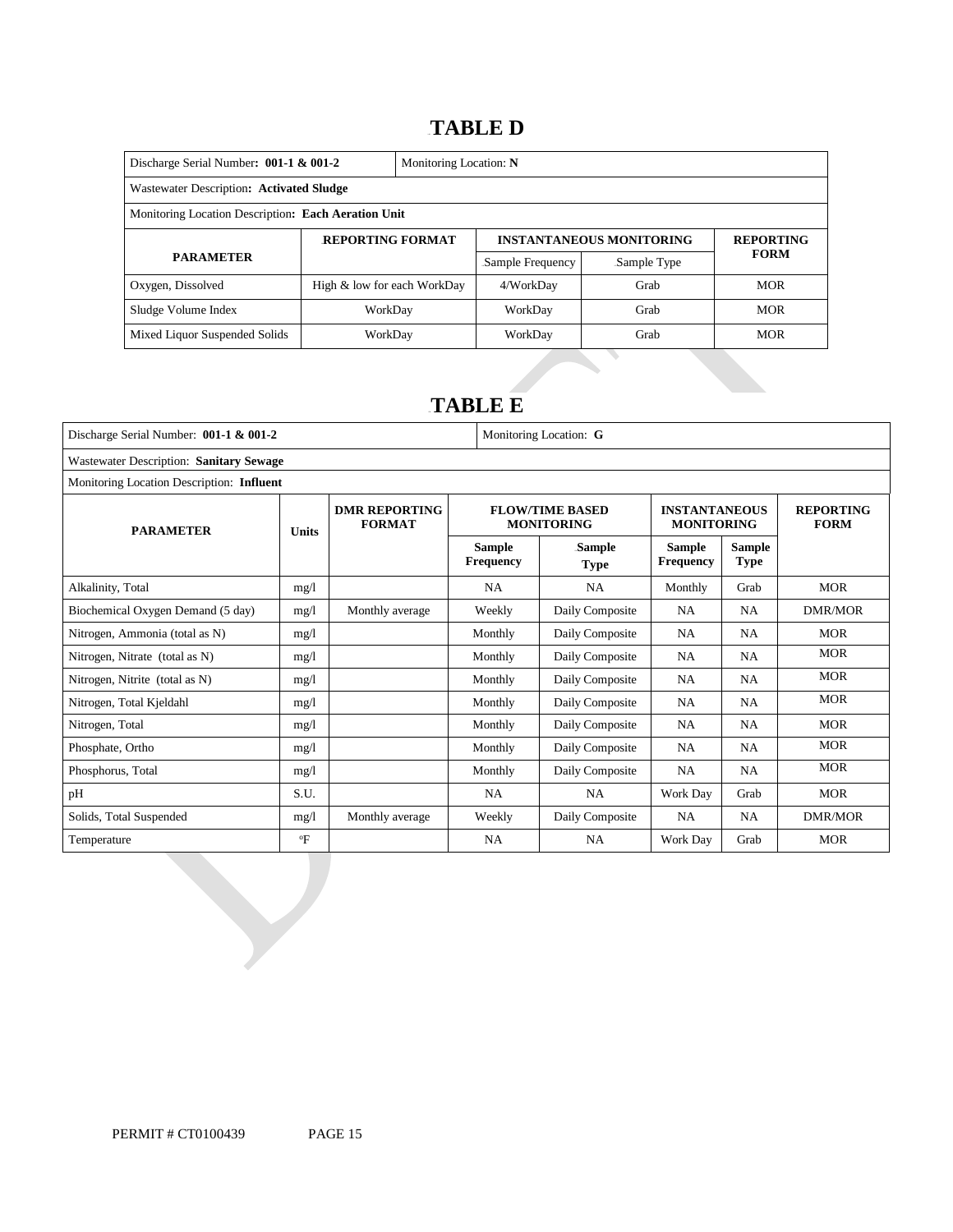| Discharge Serial Number: 001-1 & 001-2                           | Monitoring Location: SL         |                       |            |  |  |  |
|------------------------------------------------------------------|---------------------------------|-----------------------|------------|--|--|--|
| Wastewater Description: Thickened Sludge                         |                                 |                       |            |  |  |  |
| Monitoring Location Description: At sludge draw off (Belt Press) |                                 |                       |            |  |  |  |
| <b>PARAMETER</b>                                                 | <b>INSTANTANEOUS MONITORING</b> | <b>REPORTING FORM</b> |            |  |  |  |
|                                                                  | <b>Units</b>                    | Grab Sample Freq.     |            |  |  |  |
| Arsenic, Total                                                   | mg/kg                           | Semi-annual           | <b>DMR</b> |  |  |  |
| Beryllium, Total                                                 | mg/kg                           | Semi-annual           | <b>DMR</b> |  |  |  |
| Cadmium, Total                                                   | mg/kg                           | Semi-annual           | <b>DMR</b> |  |  |  |
| Chromium, Total                                                  | mg/kg                           | Semi-annual           | <b>DMR</b> |  |  |  |
| Copper, Total                                                    | mg/kg                           | Semi-annual           | <b>DMR</b> |  |  |  |
| Lead, Total                                                      | mg/kg                           | Semi-annual           | <b>DMR</b> |  |  |  |
| Mercury, Total                                                   | mg/kg                           | Semi-annual           | DMR        |  |  |  |
| Nickel, Total                                                    | mg/kg                           | Semi-annual           | <b>DMR</b> |  |  |  |
| Nitrogen, Ammonia *                                              | mg/kg                           | Semi-annual           | $DMR*$     |  |  |  |
| Nitrogen, Nitrate (total as N) *                                 | mg/kg                           | Semi-annual           | $DMR*$     |  |  |  |
| Nitrogen, Organic *                                              | mg/kg                           | Semi-annual           | $DMR*$     |  |  |  |
| Nitrogen, Nitrite (total as N) *                                 | mg/kg                           | Semi-annual           | $DMR*$     |  |  |  |
| Nitrogen, Total *                                                | mg/kg                           | Semi-annual           | $DMR*$     |  |  |  |
| pH *                                                             | S.U.                            | Semi-annual           | $DMR*$     |  |  |  |
| Polychlorinated Biphenyls                                        | mg/kg                           | Semi-annual           | <b>DMR</b> |  |  |  |
| Solids, Fixed                                                    | $\%$                            | Semi-annual           | <b>DMR</b> |  |  |  |
| Solids, Total                                                    | $\%$                            | Semi-annual           | <b>DMR</b> |  |  |  |
| Solids, Volatile                                                 | $\%$                            | Semi-annual           | <b>DMR</b> |  |  |  |
| Zinc, Total                                                      | mg/kg                           | Semi-annual           | DMR        |  |  |  |

# **TABLE F**

**(\*) required for composting or land application only** 

 Testing for inorganic pollutants shall follow "Test Methods for Evaluating Solid Waste, Physical/Chemical Methods", EPA Publication SW-846 as updated and/or revised.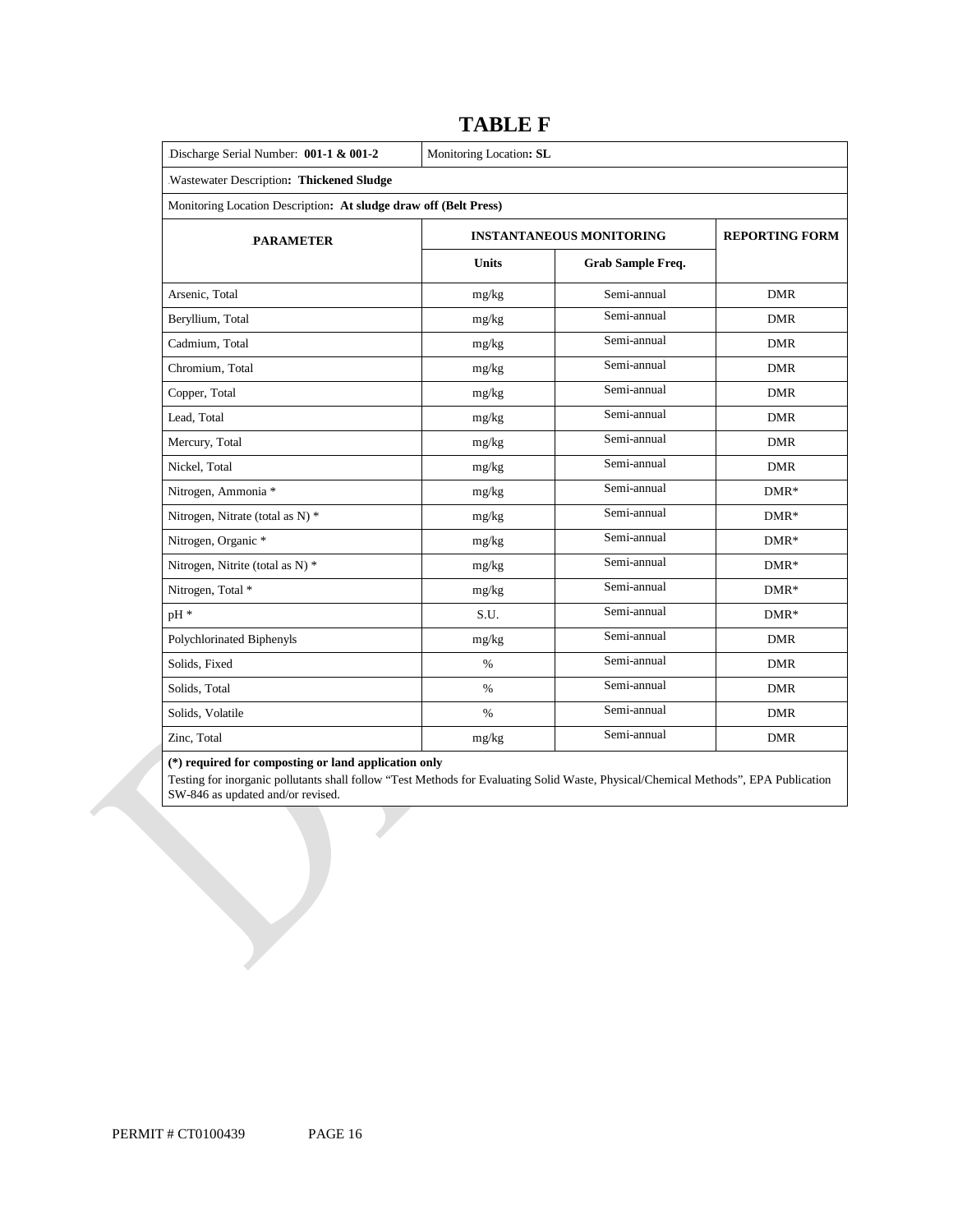# ATTACHMENT 2

# MONTHLY OPERATING REPORT FORM

PAGE 17 PERMIT # CT0100439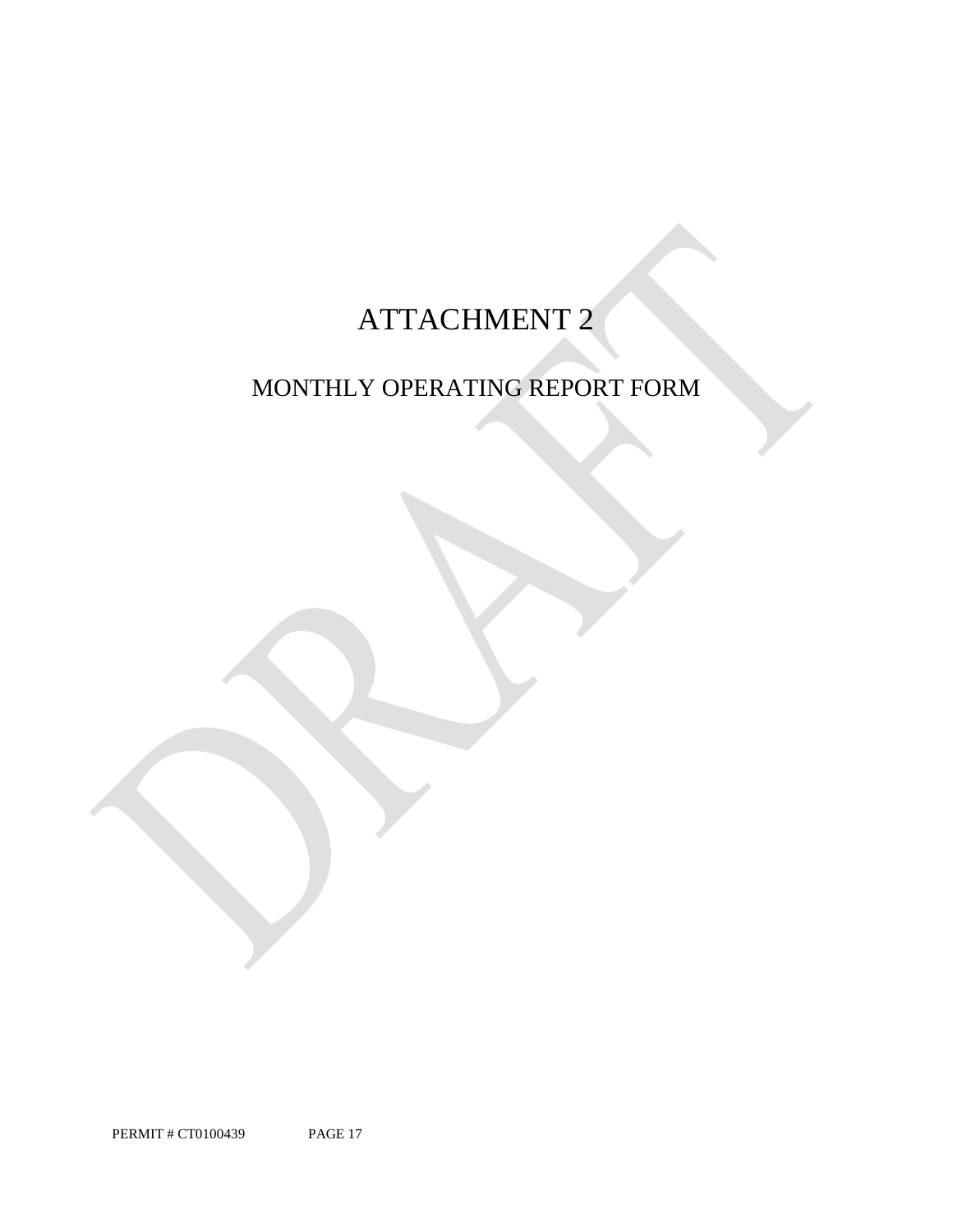# **DATA TRACKING AND TECHNICAL FACT SHEET**

**Permittee**: Town of Plainfield

# **PERMIT, ADDRESS, AND FACILITY DATA**

*disinfection*

# **PERMIT #: CT0100439**

| <b>PERMIT #: CT0100439</b><br><b>APPLICATION #: 201701508</b>                                                                                                               | <b>FACILITY ID. 109-001</b>                                   |  |  |  |  |  |
|-----------------------------------------------------------------------------------------------------------------------------------------------------------------------------|---------------------------------------------------------------|--|--|--|--|--|
| <b>Mailing Address:</b>                                                                                                                                                     | <b>Location Address:</b>                                      |  |  |  |  |  |
| Street: 8 Community Avenue                                                                                                                                                  | Street: Birch Street                                          |  |  |  |  |  |
| Plainfield<br>ST: CT Zip: 06374<br>City:                                                                                                                                    | City: Plainfield<br>ST: CT Zip: 06374                         |  |  |  |  |  |
| Contact Name: Jeffrey R. Young                                                                                                                                              | Contact Name: Jeffrey R. Young                                |  |  |  |  |  |
| Phone No.: (860) 230-3015                                                                                                                                                   | Phone No.:<br>$(860)$ 230-3015                                |  |  |  |  |  |
|                                                                                                                                                                             | <b>DMR</b> Contact<br>wpca@plainfieldct.org<br>email address: |  |  |  |  |  |
| <b>PERMIT INFORMATION</b><br><b>DURATION</b> 5 YEAR <u>X</u><br>10 YEAR __                                                                                                  | 30 YEAR                                                       |  |  |  |  |  |
| Reissuance $\underline{\mathbf{X}}$<br>TYPE<br>$New_{\perp}$                                                                                                                | Modification                                                  |  |  |  |  |  |
| <b>CATEGORIZATION POINT (X) NON-POINT () GIS #</b>                                                                                                                          |                                                               |  |  |  |  |  |
| NPDES $(X)$<br>PRETREAT ()<br><b>GROUND WATER(UIC) ()</b><br><b>GROUND WATER (OTHER) ()</b>                                                                                 |                                                               |  |  |  |  |  |
| NPDES MAJOR(MA)<br>NPDES SIGNIFICANT MINOR or PRETREAT SIU (SI)<br>NPDES or PRETREATMENT MINOR (MI) X                                                                       |                                                               |  |  |  |  |  |
| YES_<br><b>COMPLIANCE SCHEDULE</b><br>NO X<br>POLLUTION PREVENTION TREATMENT REQUIREMENT<br>WATER QUALITY REQUIREMENT <b>OTHER</b>                                          |                                                               |  |  |  |  |  |
| <b>OWNERSHIP CODE</b><br>Private Federal State<br>Municipal (town only) $X$<br>Other public_                                                                                |                                                               |  |  |  |  |  |
| <b>DEP STAFF ENGINEER</b> Syed Bokhari                                                                                                                                      | DATE DRAFTED: April 11, 2017                                  |  |  |  |  |  |
| <b>PERMIT FEES</b>                                                                                                                                                          |                                                               |  |  |  |  |  |
| <b>DSN Number</b><br>Annual Fee<br>Discharge Code<br>111000b<br>$001-1$<br>\$1722.50                                                                                        |                                                               |  |  |  |  |  |
| FOR NPDES DISCHARGES<br>Drainage Basin Code: 3713<br>Water Quality Classification Goal: A<br>NATURE OF BUSINESS GENERATING DISCHARGE<br>Municipal Sanitary Sewage Treatment | Segment: Mill Brook - 01                                      |  |  |  |  |  |
| PROCESS AND TREATMENT DESCRIPTION (by DSN)<br>001-1 Secondary biological treatment with nitrogen removal, seasonal phosphorous removal and seasonal chlorine                |                                                               |  |  |  |  |  |

 *001-2 Secondary biological treatment with nitrogen removal, seasonal phosphorous removal, seasonal chlorine disinfection and rapid filtration basins.*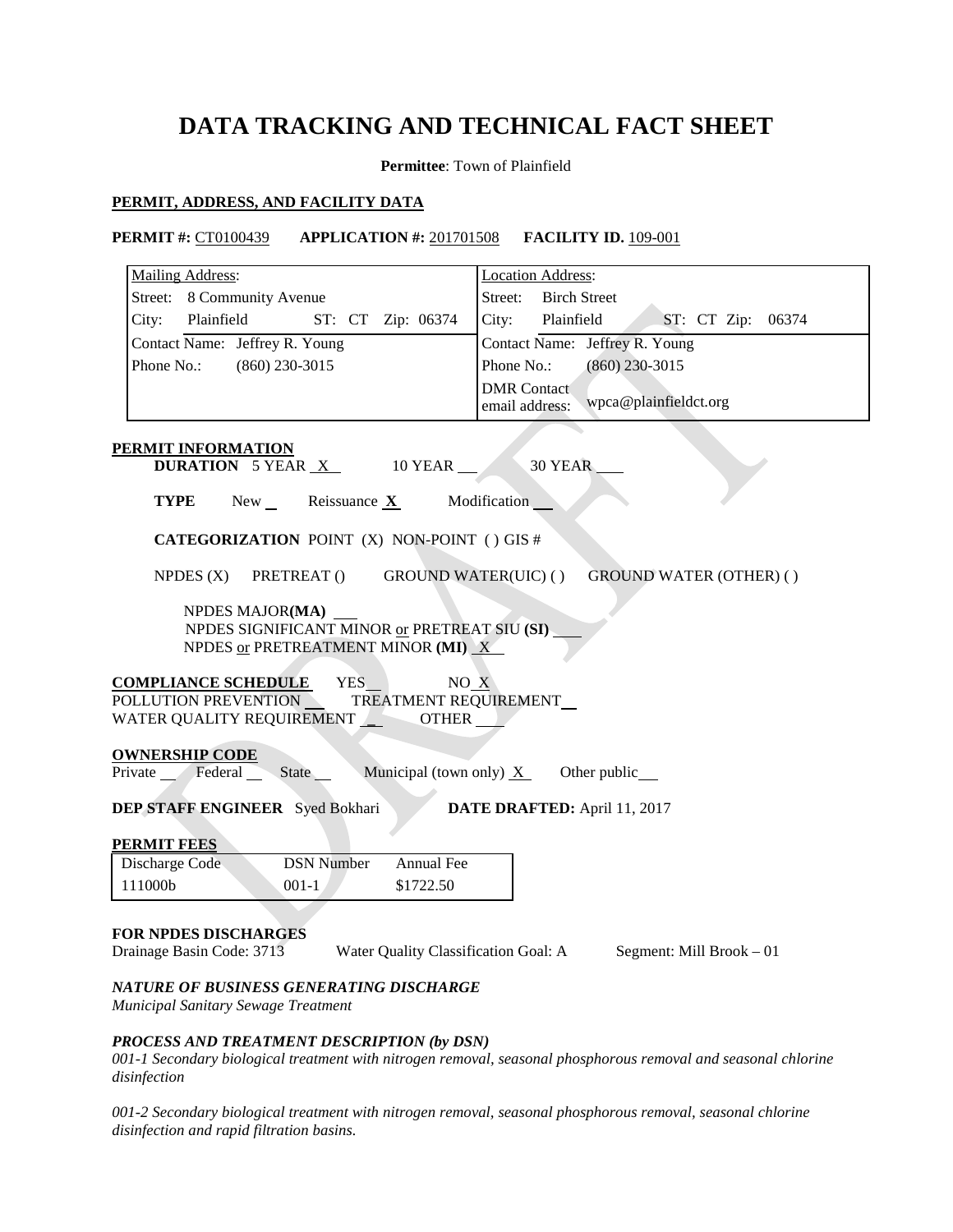## *RESOURCES USED TO DRAFT PERMIT*

- *\_\_ Federal Effluent Limitation Guideline 40CFR 133 Secondary Treatment Category*
- *\_\_ Performance Standards*

- *Federal Development Document* 
	- name of category
- *C Department File Information*
- Connecticut Water Quality Standards
- **Anti-degradation Policy**
- *name of category*<br>
<u>*X*</u> *Connecticut Water Quality Standards*<br>
<u>*X*</u> *Anti-degradation Policy*<br>Coastal Management Consistency Review Form
- *Other - Explain*

# *BASIS FOR LIMITATIONS, STANDARDS OR CONDITIONS*

- *Secondary Treatment (Section 22a-430-4(r) of the Regulations of Connecticut State Agencies)*
- *Case-by-Case Determination (See Other Comments)*
- *X In order to meet in-stream water quality (See General Comments)*
- *Anti-degradation policy*

# *GENERAL COMMENTS*

 *located at Birch Street, Plainfield, CT 06374. The facility is designed to treat and discharge up to 0.707 million*  to approve the Town of Plainfield's application and has prepared a draft permit consistent with that determination. *The Town of Plainfield ("the Permittee") operates a municipal water pollution control facility ("the facility") gallons a day of effluent into Mill Brook. The facility currently uses secondary treatment and chlorine disinfection to treat effluent before being discharged. Pursuant to Conn. Gen. Stat. § 22a-430, the Department of Energy and Environmental Protection has issued the Town of Plainfield a permit for the discharge from this facility. The Town of Plainfield has submitted an application to renew its permit. The Department has made a tentative determination* 

Quality Standards and iron monitoring to be consistent with EPA's National Recommended Water Quality Criteria. of exceeding water quality goals in Mill Brook associated with silver. The most significant changes from the current permit are the inclusion of cyanide (amenable) monitoring due to *several instances of high levels of detection, aluminum monitoring to be consistent with the most recent CT Water*  Also, the removal of the silver limit from the current permit as the facility no longer shows the statistical probability

of exceeding water quality goals in Mill Brook associated with silver.<br>The Plainfield Village Treatment plant has two outfall pipes (DSN 001-1 & 001-2) both which discharge to Mill *Brook. During high TSS loadings, the treatment plant discharges only through DSN 001-2, as it is located 200 feet south of the rapid infiltration basins and receives an extra step of treatment before the outfall. This discharge point has been used twice within the past two years during February and March 2015. The discharge point is included in Tables A-F and shall meet the same monitoring and reporting requirements for DSN 001-1.* 

# *SPECIFIC REQUIREMENTS OR REVISIONS*

*The Department reviewed the application for consistency with Connecticut's Water Quality Standards and determined that with the limits in the draft permit, including those discussed below, that the draft permit is consistent with maintenance and protection of water quality in accordance with the Tier I Anti-degradation Evaluation and Implementation Review provisions of such Standards.* 

 *Connecticut Water Quality Standards and criteria, pursuant to 40 CFR 122.44(d). Discharge monitoring data was The need for inclusion of water quality based discharge limitations in this permit was evaluated consistent with evaluated for consistency with the available aquatic life criteria (acute and chronic) and human health (fish*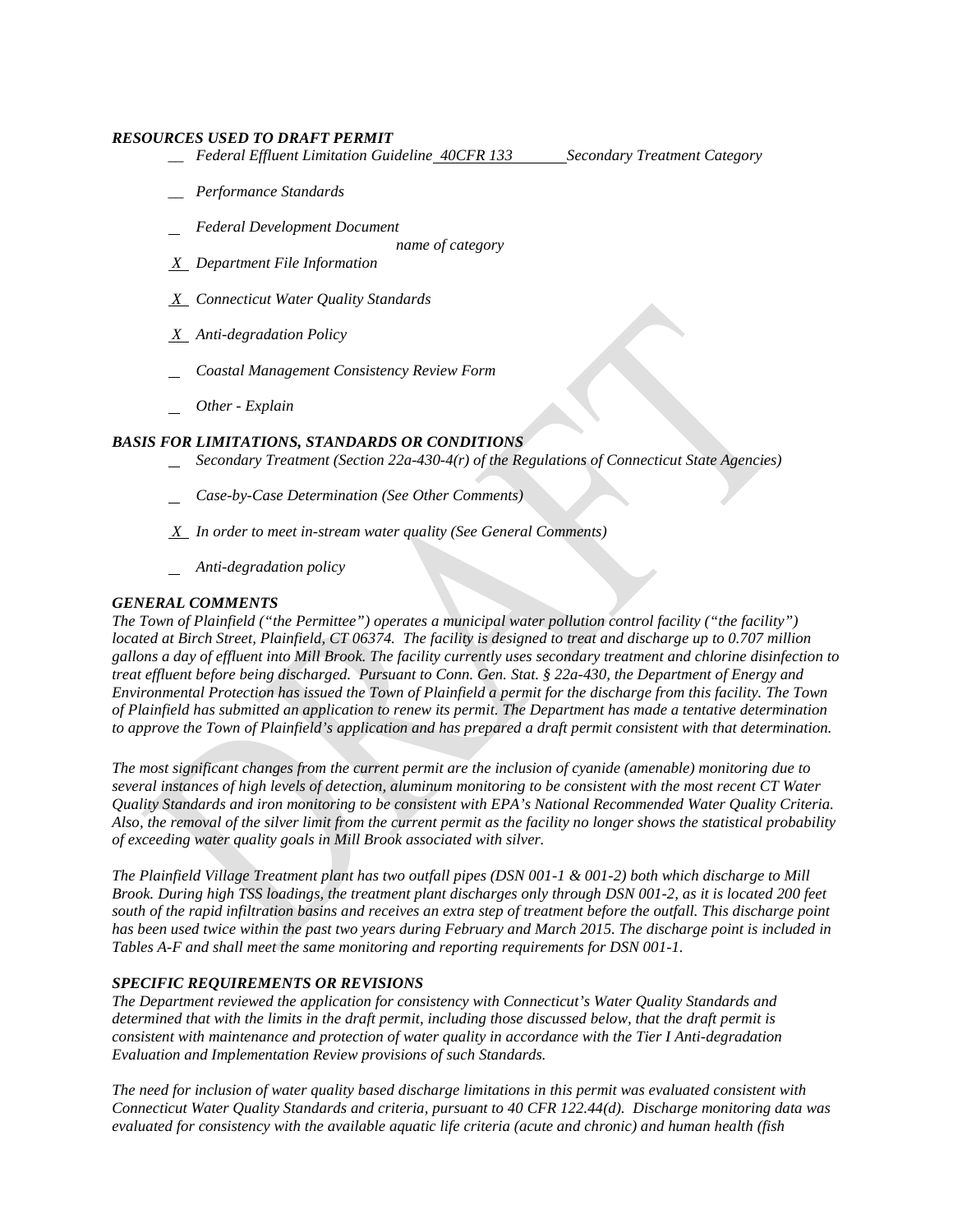*consumption only) criteria, considering the zone of influence allocated to the facility where appropriate. In addition to this review, the statistical procedures outlined in the EPA Technical Support Document for Water Quality-based Toxics Control (EPA/505/2-90-001) were employed to calculate the need for such limits. Comparison of the attached monitoring data and its inherent variability with the calculated water quality based limits indicates a low statistical probability of exceeding such limits. Therefore, no water quality based limits were included in the permit at this time.* 

*Water Quality Based Limits for cyanide (amenable) were determined for this discharge. Out of 20 measurements for cyanide (amenable) since July 19, 2011, 3 reported values were sufficiently high enough to cause Plainfield Village to receive a CNa limit. However, DEEP Staff believes that a minimum of 5 years of more frequent data collection*  will be required to more accurately characterize effluent quality for the facility over a range of operational *conditions. Accordingly, the new permit requires the Town of Plainfield to perform monthly monitoring for cyanide (amenable) in order to develop the data necessary to quantitatively evaluate the potential for the discharge to cause excursions above WQS limits. The silver limits from the current permit have also been removed as there have been no exceedances in the water quality data in the past 5 years.* 

*A limit has been continued in this permit to limit the phosphorus load this discharge is permitted for:* 

# *Phosphorus Permitting Approach*

 *water body segments have been identified on Connecticut's List of Waters Not Meeting Water Quality Standards Phosphorus is a naturally occurring element that is essential to support plant growth. When present in excessive amounts, phosphorus can impair both aquatic life and recreational use of Connecticut's water resources. Excess nutrient enrichment is a serious threat to water quality in Connecticut. Excessive loading of phosphorus to surface waters as a result of discharges from wastewater treatment plants or non point sources such as runoff from urban and agricultural lands, can lead to algal blooms, including blooms of noxious blue green algae, reduction in water clarity, and in extreme cases depletion of oxygen, fish kills, and other impairments to aquatic life. Currently, 21 where nutrient enrichment is a contributing cause of the impairment.* 

 *phosphorus limits in non-tidal freshwater for industrial and municipal water pollution control facilities (WPCFs) national pollutant discharge elimination system (NPDES) permits. The Connecticut Water Quality Standards (WQS) do not include numeric criteria for nutrients but rather incorporate narrative standards and criteria for nutrients. These narrative policy statements direct the Connecticut Department of Environmental Protection to impose discharge limitations or other reasonable controls on point and non point sources to support maintenance or attainment of designated uses. In the absence of numeric criteria for phosphorus, the Department has developed an interim nutrient management strategy for freshwater non-tidal streams based on the narrative policy statements in the WQS to meet the pressing need to issue NPDES permits and be protective of the environment. The strategy includes methods that focus on phosphorus because it is the primary limiting nutrient in freshwater systems. These methods were approved by the United States Environmental Protection (EPA) in their letter dated October 26, 2010 as an interim strategy to establish water quality based* 

*national pollutant discharge elimination system (NPDES) permits. The method in the interim strategy uses best available science to identify phosphorus enrichment levels in waste receiving rivers and streams that adequately support aquatic life uses. The methodology focuses on algal communities as the key aquatic life nutrient response variable and phosphorus enrichment factors that represent significant changes in communities based on data collected statewide. Ongoing work is currently being conducted to refine the approach through additional data collection and by expanding the methodology to include non-waste receiving streams. It is expected that the ongoing work will lead to numeric nutrient criteria for all freshwater rivers and streams in the next WQS review cycle. The current approach provides for a major statewide advancement in the level of phosphorus control that is expected to meet all freshwater designated uses. The adaptive nature of Connecticut's strategy allows for revisions to permit limits in future permit cycles without delaying action that we know needs to be taken today.* 

*The current approach follows a watershed based framework incorporating many of the elements from the U.S. EPA Watershed –Based National Pollutant Discharge Elimination System (NPDES) Permitting Technical Guidance (2007). Consistent with the 2007 Guidance, the approach "explicitly considers the impact of multiple pollutant sources and stressors, including nonpoint source contributions, when developing point source permits". Expected current conditions are based on the probability of excess phosphorus export from land cover and municipal and industrial facilities in the upstream drainage basin. Connecticut's policy for phosphorus management is translated*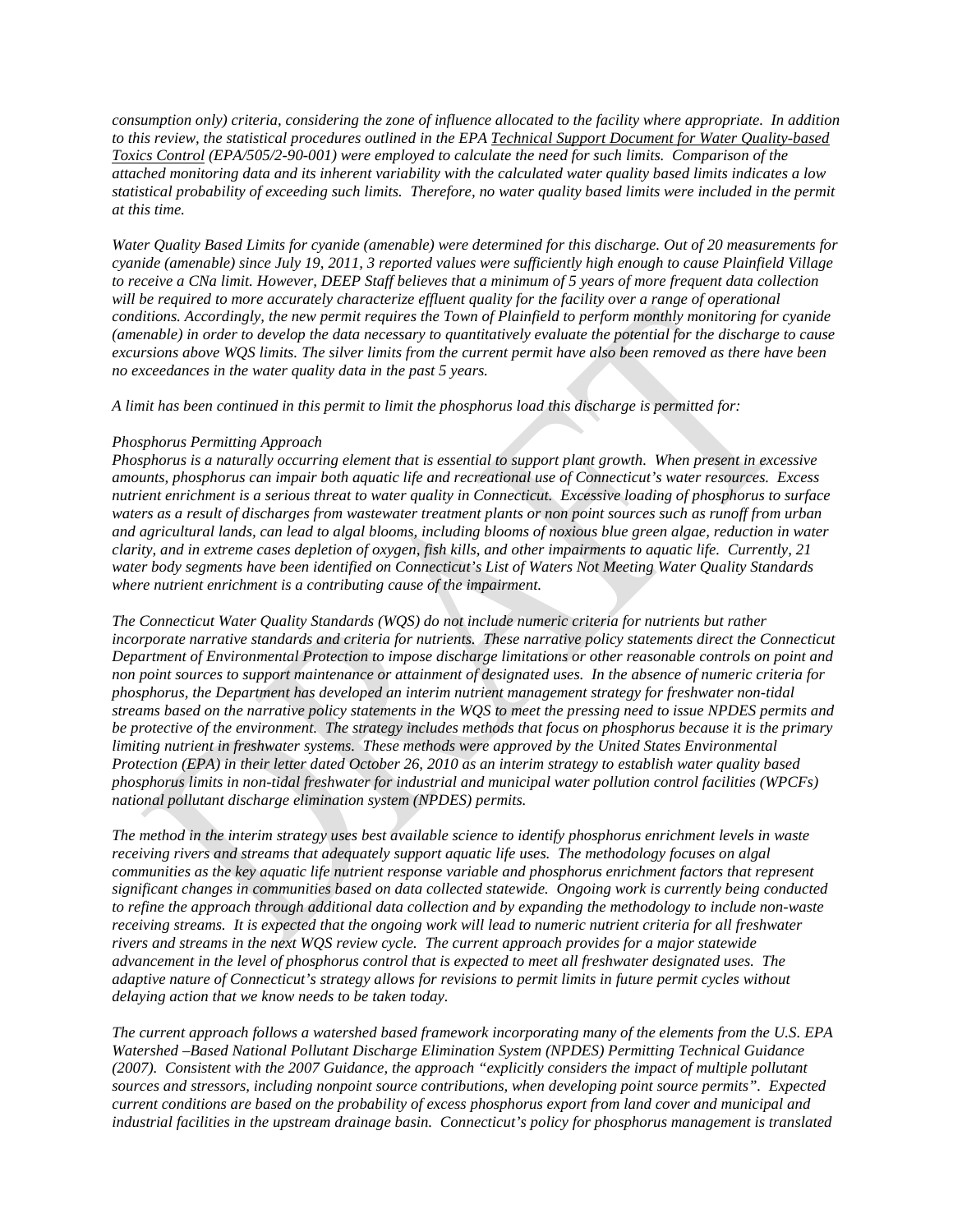*seasonal phosphorus mass load per unit area of watershed contributing flow to the point of assessment. into a numeric expression through geo-spatial and statistical analyses that determines the maximum acceptable* 

*conditions and impacts to aquatic life uses. The goal of the interim strategy is to achieve or maintain an enrichment factor (EF) of 8.4 or below throughout a watershed. An EF is representative of the amount of anthropogenic phosphorus loading to river and streams. It is calculated by dividing the current total seasonal phosphorus load by a modeled total phosphorus load under complete forested conditions at a particular point along the river. An enrichment factor is representative of the amount of anthropogenic phosphorus loading to rivers and streams. The goal of an 8.4 enrichment factor represents a threshold at which a significant change is seen in the algal communities indicating highly enriched* 

*conditions and impacts to aquatic life uses. The analysis was conducted using benthic algae collected in rivers and streams throughout CT under varying enrichment conditions. The approach targets the critical 'growing' season (April through October) when phosphorus is more likely to be taken up by sediment and biomass because of low flow and warmer conditions. During winter months aquatic plants are dormant and flows are higher providing constant flushing of phosphorus through aquatic systems with a less likely chance that it will settle out into the sediment. Limiting the phosphorus export from industrial and municipal facilities offers a targeted management strategy for achieving aquatic life designated uses within a waterbody. The export of some phosphorus from facilities and other land sources is considered normal use of the land recognizing that humans are part of the environment.* 

*A seasonal load was established by the Department for each facility discharging to non-tidal waters based on the current degree of enrichment of the receiving water body at the point of discharge and the facilities contribution to the total watershed enrichment at the point of discharge.* 

# *Plainfield Village WPCF Permit Requirements*

*A nutrient watershed analysis was conducted for the Mill Brook watershed below facilities discharging phosphorus into the river. The facilities discharging to the river include Quinebaug River Basin: Thompson WPCF, Putnam WPCF, Killingly WPCF, Plainfield North WPCF, Plainfield Village WPCF, Griswold (Jewett City) WPCF. The seasonal (April 1st through October 31st) nutrient loading from each facility discharging to the watershed was reduced to achieve an enrichment factor of 8.4 or lower throughout the river.* 

*The current enrichment factor at the Plainfield Village WPCF discharge is 6.4. The final proposed seasonal load allocation for the Plainfield Village WPCF is 2.51 lbs/day. This load equates to a proposed treatment performance level of 0.7 mg/L multiplied by the average seasonal flow of 0.43 MGD.* 

*When this strategy is fully implemented by combining reductions at all facilities located in the same watershed, the NPDES load in the Quinebaug River will be reduced by 63.43%.* 

*Federal regulations at 40 CFR 122.44(d) indicate that permit issuers are required to determine whether a given point source discharge causes, has the reasonable potential to cause, or contributes to an in-stream excursion above a narrative or numeric criteria within a State water quality standard after consideration of existing controls on point and non-point sources of pollution. If a discharge is found to cause an excursion of a numeric or narrative state water quality criterion, NPDES regulations implementing section 301(b)(1)(C) of the Clean Water Act provide that a permit must contain effluent limits as necessary to achieve state water quality standards. The limit in the permit and the strategy are consistent with the narrative policy statements in the CT WOS and are expected to result in the attainment and maintenance of all designated uses for the water body when the strategy is fully implemented. If the Department develops numeric criteria in the future, or it is found that the current limit under the strategy is*  not sufficient to achieve designated uses, the goal will be modified and the WPCF will be expected to meet the more *stringent water quality goal.* 

*Translating the average performance level of 2.51 lbs/day into enforceable permit limits requires consideration of effluent variability and frequency of monitoring in order to comply with federal permitting regulations. The procedure used is as follows:* 

*1. Consider the proposed treatment performance level (0.7 mg/L) to be equivalent to the Long Term Average (LTA)*

*2. Calculate the Maximum Daily Limit by multiplying the LTA by the 99th percentile LTA Multiplier appearing in*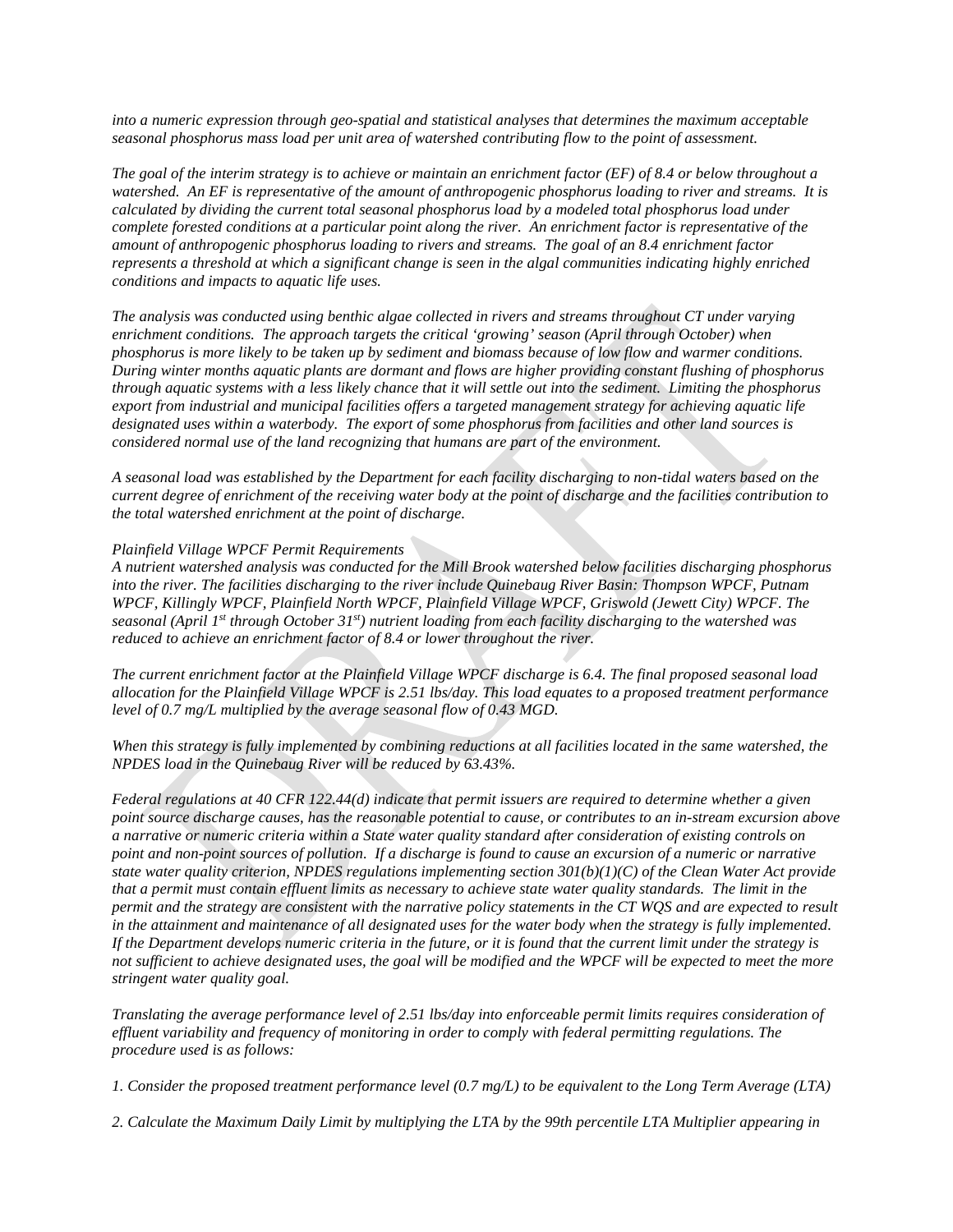*Table 5-2 of the Technical Support Document (page 103 of EPA/505/2-90-001) corresponding to a CV of 0.6% to account for effluent variability:* 

 *Maximum Daily Limit: 0.7 mg/L \* 3.11 = 2.177 mg/L* 

 *Average Monthly Limit= 0.7 mg/l X 1.55 = 1.085 mg/l 3. Calculate the Average Monthly Limit by multiplying the LTA by the 95th percentile LTA Multiplier appearing in Table 5-2 of the Technical Support Document corresponding to a CV of 0.6% to account for effluent variability and either n=4 samples/month or n=10 samples/month as appropriate for the facility to account for the precision of estimating the true monthly average based on an average for the days the effluent was sampled:*

*Summary of Limits for Plainfield Village WPCF: Average Daily Load = 2.51 lbs/day Total Seasonal Load = (2.51 lbs/day \* 214 Days/Season) = 537.14 lbs/Season Maximum Daily Limit = 2.177 mg/L Average Monthly Limit = 1.085 mg/L* 

With respect to the foregoing summary of limits, it should be noted that compliance with the Maximum Daily Limit *or the Average Monthly Limit during the time the seasonal load limit is calculated will not ensure compliance with the Total Seasonal Load limit. For example, if the Permittee discharged phosphorus at the maximum permitted by either the Maximum Daily Limit or the Average Monthly Limit throughout the time that the seasonal load is calculated, the Permittee would exceed the Total Seasonal Load limit. For this reason, the Permittee must monitor compliance with the Total Seasonal Load limit independent of its compliance with the Maximum Daily Limit and the Average Monthly Limit.* 

*WATER QUALITY LIMIT CALCULATIONS See attached*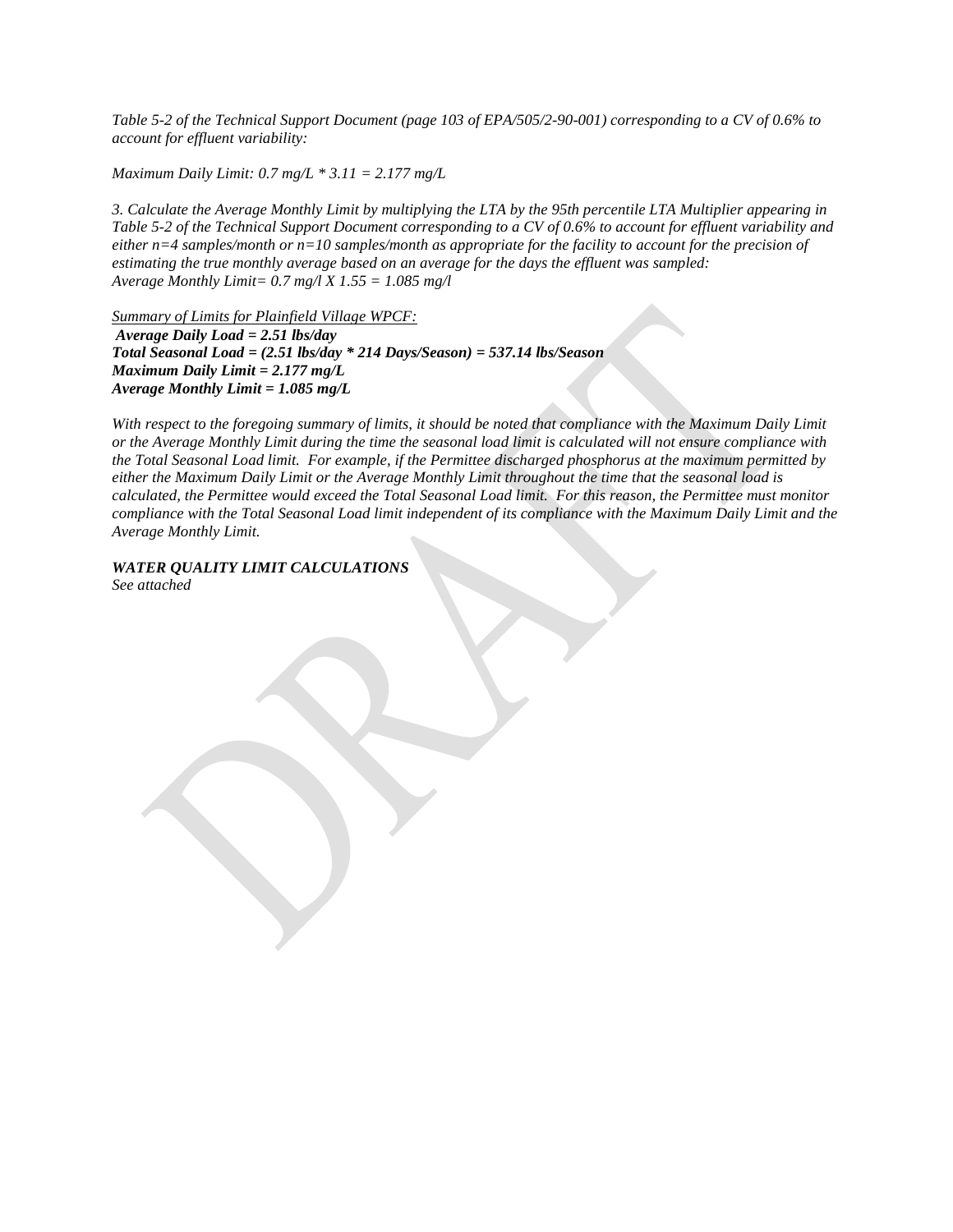

79 Elm Street • Hartford, CT 06106-5127 www.ct.gov/deep Affirmative Action/Equal Opportunity Employer

# **Notice of Tentative Determination to Approve NPDES Permit Renewal Applicant: Town of Plainfield Application No. 201701508 City/Town: Plainfield**

The Commissioner of the Department of Energy and Environmental Protection ("DEEP") hereby gives notice that a tentative determination has been reached to approve the following application.

| Applicant's Name and Address: | Town of Plainfield, 8 Community Ave., Plainfield, CT 06374 |
|-------------------------------|------------------------------------------------------------|
| Contact Name and Phone No.:   | Jeffrey Young, (860) 230-3015                              |
| Type of Permit and #:         | <b>NPDES-CT0100439</b>                                     |
| Type of Facility:             | Domestic Wastewater Treatment                              |
| <b>Facility Location:</b>     | Birch Street, Plainfield, CT 06374                         |
| Facility design capacity:     | 0.707 million gallons per day<br>和的 医三氯甲                   |

COMMISSIONER'S FINDINGS/REGULATORY CONDITIONS

The applicant has previously received a permit from the Department of Energy and Environmental Protection ("Department") authorizing the discharge of up to an annual average daily design flow of 0.707 million gallons a day of secondary treated municipal wastewaters to Mill Brook. The applicant has submitted an application to renew its existing permit. This renewal application is the subject of this notice.

# THE DRAFT PERMIT

The Department has prepared a draft permit consistent with the tentative determination to approve the Town of Plainfield's renewal application. This draft is available on the public participation section of the Department's website. In accordance with Sections 22a-430-4(1) and 22a-430-4(r) of the Regulations ofConnecticut State Agencies (RCSA), the draft permit contains effluent limitations that meet Connecticut's Water Quality Standards for the following: ammonia, Biochemical Oxygen Demand (5 day), chlorine, escherichia coli, flow, pH, total phosphorus, total suspended solids.

# INFORMATION REQUESTS/PUBLIC COMMENT

This application has been assigned No. 201701508; please use this number when corresponding with DEEP regarding this application. Interested persons may obtain copies of the application from the applicant at the above address. The application and supporting documentation are available for inspection at the Department of Energy and Environmental Protection, Water Protection and Land Reuse Bureau, 79 Elm Street, Hartford, CT from Monday-Friday from